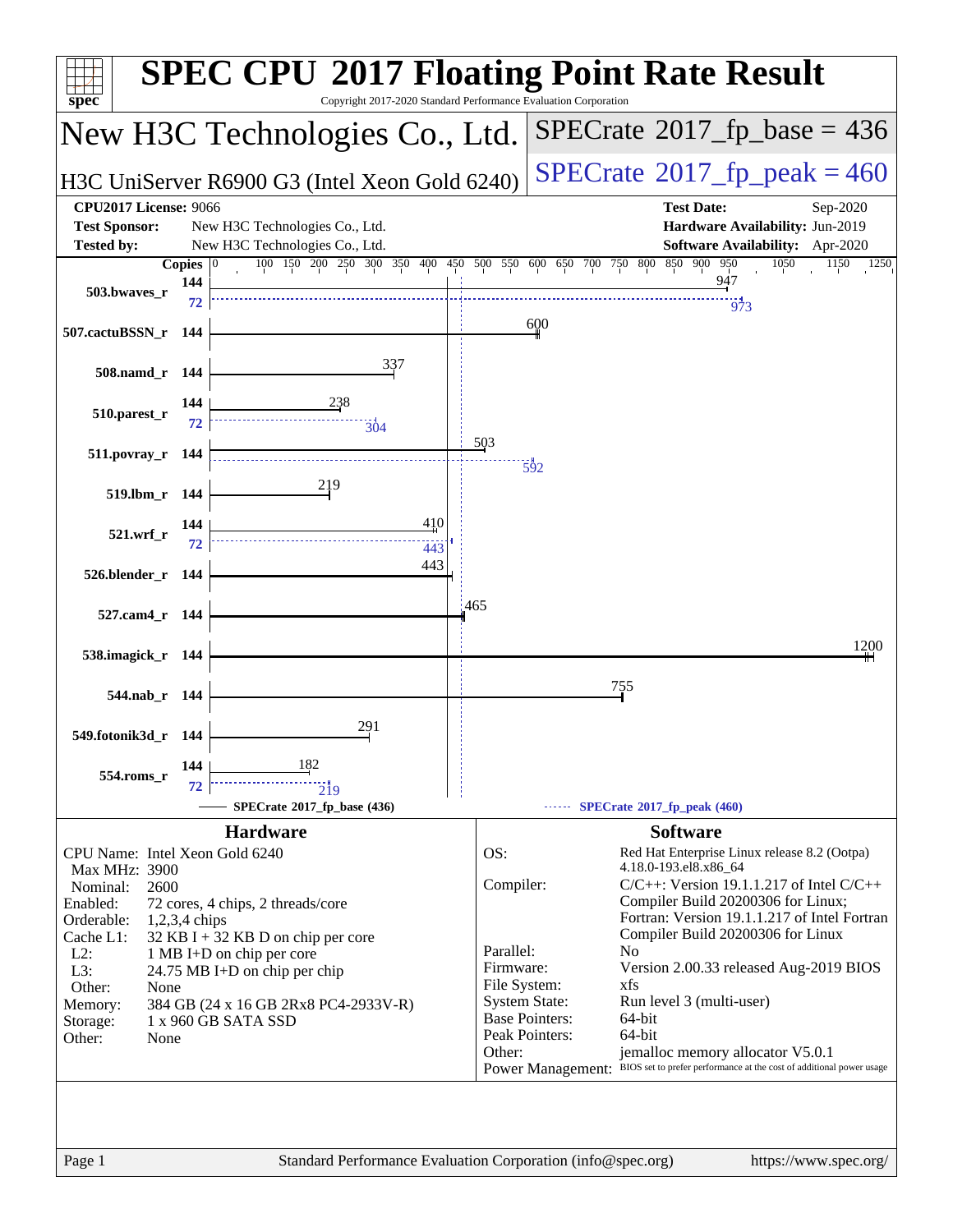| Copyright 2017-2020 Standard Performance Evaluation Corporation<br>spec <sup>®</sup><br>$SPECrate$ <sup>®</sup> 2017_fp_base = 436<br>New H3C Technologies Co., Ltd.                                                                                                                                                          |                                                                                                                                   |                                |       |                |       |                      |              |               |                |              |                |              |                                        |              |
|-------------------------------------------------------------------------------------------------------------------------------------------------------------------------------------------------------------------------------------------------------------------------------------------------------------------------------|-----------------------------------------------------------------------------------------------------------------------------------|--------------------------------|-------|----------------|-------|----------------------|--------------|---------------|----------------|--------------|----------------|--------------|----------------------------------------|--------------|
| $SPECrate$ <sup>®</sup> 2017_fp_peak = 460<br>H3C UniServer R6900 G3 (Intel Xeon Gold 6240)                                                                                                                                                                                                                                   |                                                                                                                                   |                                |       |                |       |                      |              |               |                |              |                |              |                                        |              |
| <b>CPU2017 License: 9066</b><br><b>Test Date:</b><br>Sep-2020                                                                                                                                                                                                                                                                 |                                                                                                                                   |                                |       |                |       |                      |              |               |                |              |                |              |                                        |              |
| <b>Test Sponsor:</b>                                                                                                                                                                                                                                                                                                          |                                                                                                                                   | New H3C Technologies Co., Ltd. |       |                |       |                      |              |               |                |              |                |              | Hardware Availability: Jun-2019        |              |
| <b>Tested by:</b>                                                                                                                                                                                                                                                                                                             |                                                                                                                                   | New H3C Technologies Co., Ltd. |       |                |       |                      |              |               |                |              |                |              | <b>Software Availability:</b> Apr-2020 |              |
|                                                                                                                                                                                                                                                                                                                               |                                                                                                                                   |                                |       |                |       | <b>Results Table</b> |              |               |                |              |                |              |                                        |              |
|                                                                                                                                                                                                                                                                                                                               |                                                                                                                                   |                                |       | <b>Base</b>    |       |                      |              |               |                |              | <b>Peak</b>    |              |                                        |              |
| <b>Benchmark</b>                                                                                                                                                                                                                                                                                                              | <b>Copies</b>                                                                                                                     | <b>Seconds</b>                 | Ratio | <b>Seconds</b> | Ratio | <b>Seconds</b>       | <b>Ratio</b> | <b>Copies</b> | <b>Seconds</b> | <b>Ratio</b> | <b>Seconds</b> | <b>Ratio</b> | <b>Seconds</b>                         | <b>Ratio</b> |
| 503.bwaves_r                                                                                                                                                                                                                                                                                                                  | 144                                                                                                                               | 1527                           | 946   | 1524           | 947   | 1525                 | 947          | 72            | 742            | 974          | 742            | 973          | 742                                    | 973          |
| 507.cactuBSSN r                                                                                                                                                                                                                                                                                                               | 144                                                                                                                               | 302                            | 603   | 306            | 597   | 304                  | 600          | 144           | 302            | 603          | 306            | 597          | 304                                    | 600          |
| 508.namd_r                                                                                                                                                                                                                                                                                                                    | 144                                                                                                                               | 406                            | 337   | 407            | 336   | 406                  | 337          | 144           | 406            | 337          | 407            | 336          | 406                                    | 337          |
| $510.parest_r$                                                                                                                                                                                                                                                                                                                | 144                                                                                                                               | 1579                           | 239   | 1588           | 237   | 1584                 | 238          | 72            | 619            | 304          | 619            | 304          | 619                                    | 304          |
| 511.povray_r                                                                                                                                                                                                                                                                                                                  | 144                                                                                                                               | 667                            | 504   | 669            | 503   | 669                  | 503          | 144           | 570            | 590          | 567            | 593          | 568                                    | 592          |
| 519.lbm r                                                                                                                                                                                                                                                                                                                     | 144                                                                                                                               | 694                            | 219   | 695            | 218   | 693                  | 219          | 144           | 694            | 219          | 695            | 218          | 693                                    | 219          |
| $521$ .wrf r                                                                                                                                                                                                                                                                                                                  | 144                                                                                                                               | 787                            | 410   | 788            | 409   | 777                  | 415          | 72            | 363            | 444          | 364            | 443          | 365                                    | 442          |
| 526.blender_r                                                                                                                                                                                                                                                                                                                 | 144                                                                                                                               | 495                            | 443   | 495            | 443   | 495                  | 443          | 144           | 495            | 443          | 495            | 443          | 495                                    | 443          |
| 527.cam4_r                                                                                                                                                                                                                                                                                                                    | 144                                                                                                                               | 540                            | 466   | 542            | 465   | 546                  | 461          | 144           | 540            | 466          | 542            | 465          | 546                                    | 461          |
| 538.imagick_r                                                                                                                                                                                                                                                                                                                 | 144                                                                                                                               | 297                            | 1200  | 298            | 1200  | 295                  | 1210         | 144           | 297            | 1200         | 298            | 1200         | 295                                    | 1210         |
| 544.nab r                                                                                                                                                                                                                                                                                                                     | 144                                                                                                                               | 321                            | 755   | 322            | 754   | 321                  | 756          | 144           | 321            | 755          | 322            | 754          | 321                                    | 756          |
| 549.fotonik3d_r                                                                                                                                                                                                                                                                                                               | 144                                                                                                                               | 1923                           | 292   | 1925           | 291   | 1925                 | 291          | 144           | 1923           | 292          | 1925           | 291          | 1925                                   | 291          |
| 554.roms_r                                                                                                                                                                                                                                                                                                                    | 144                                                                                                                               | 1260                           | 182   | 1259           | 182   | 1260                 | 182          | 72            | 520            | 220          | 529            | 216          | 523                                    | 219          |
| $SPECrate^{\circ}2017$ _fp_base =                                                                                                                                                                                                                                                                                             |                                                                                                                                   |                                | 436   |                |       |                      |              |               |                |              |                |              |                                        |              |
| $SPECrate^{\circ}2017$ _fp_peak =                                                                                                                                                                                                                                                                                             |                                                                                                                                   |                                | 460   |                |       |                      |              |               |                |              |                |              |                                        |              |
|                                                                                                                                                                                                                                                                                                                               |                                                                                                                                   |                                |       |                |       |                      |              |               |                |              |                |              |                                        |              |
|                                                                                                                                                                                                                                                                                                                               | Results appear in the order in which they were run. Bold underlined text indicates a median measurement.<br><b>Compiler Notes</b> |                                |       |                |       |                      |              |               |                |              |                |              |                                        |              |
| The inconsistent Compiler version information under Compiler Version section is due to a discrepancy in Intel Compiler.<br>The correct version of C/C++ compiler is: Version 19.1.1.217 Build 20200306 Compiler for Linux<br>The correct version of Fortran compiler is: Version 19.1.1.217 Build 20200306 Compiler for Linux |                                                                                                                                   |                                |       |                |       |                      |              |               |                |              |                |              |                                        |              |

#### **[Submit Notes](http://www.spec.org/auto/cpu2017/Docs/result-fields.html#SubmitNotes)**

 The numactl mechanism was used to bind copies to processors. The config file option 'submit' was used to generate numactl commands to bind each copy to a specific processor. For details, please see the config file.

#### **[Operating System Notes](http://www.spec.org/auto/cpu2017/Docs/result-fields.html#OperatingSystemNotes)**

Stack size set to unlimited using "ulimit -s unlimited"

#### **[Environment Variables Notes](http://www.spec.org/auto/cpu2017/Docs/result-fields.html#EnvironmentVariablesNotes)**

Environment variables set by runcpu before the start of the run: LD\_LIBRARY\_PATH = "/home/speccpu/lib/intel64:/home/speccpu/je5.0.1-64" MALLOC\_CONF = "retain:true"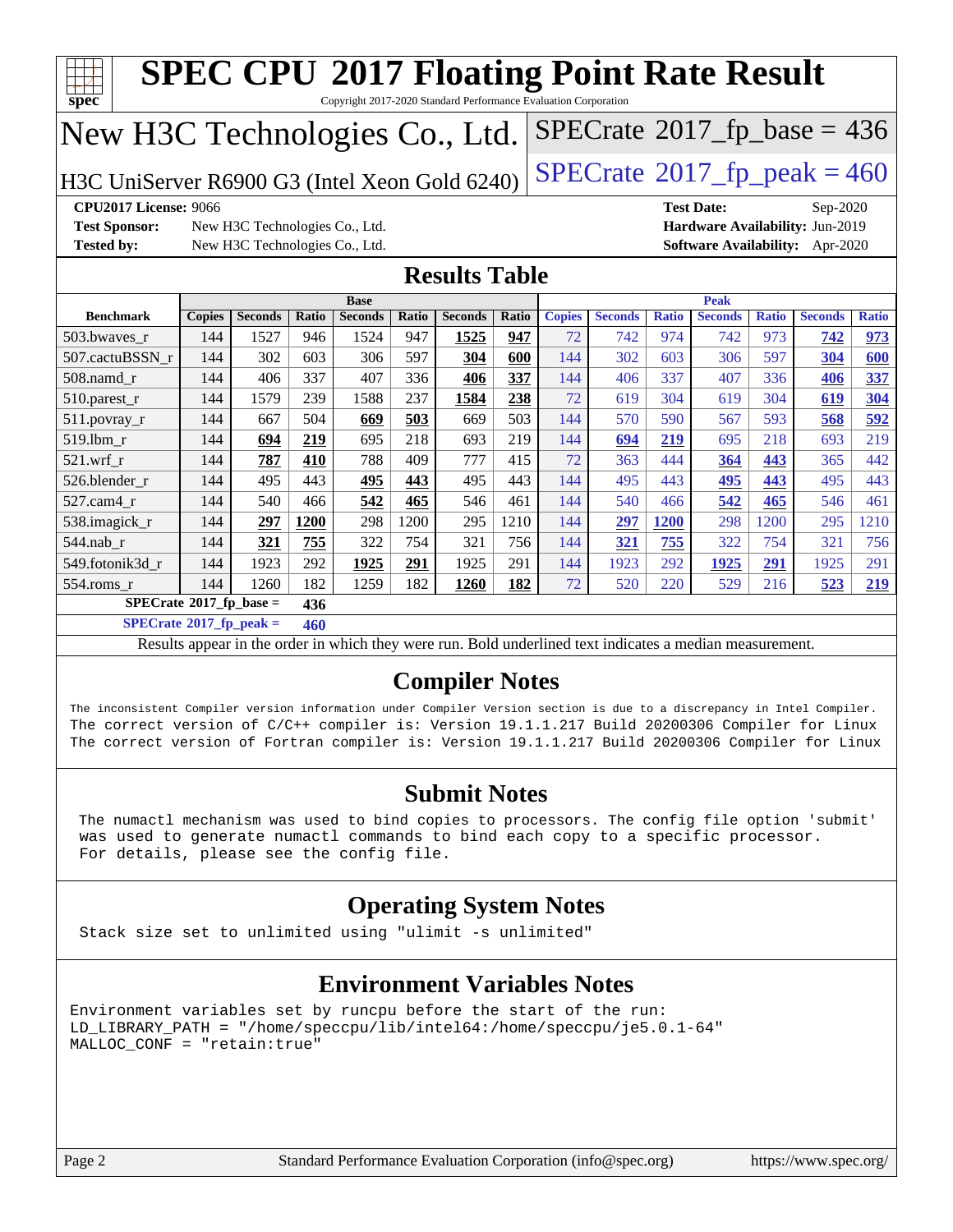| <b>SPEC CPU®2017 Floating Point Rate Result</b><br>$spec^*$<br>Copyright 2017-2020 Standard Performance Evaluation Corporation                                                                                                                                                                                                                                                                                                                                                                                                                                                                                                                                                                                                                                                                                                                                                                                                                                                                                                                                                                      |                                                                    |  |  |  |  |  |
|-----------------------------------------------------------------------------------------------------------------------------------------------------------------------------------------------------------------------------------------------------------------------------------------------------------------------------------------------------------------------------------------------------------------------------------------------------------------------------------------------------------------------------------------------------------------------------------------------------------------------------------------------------------------------------------------------------------------------------------------------------------------------------------------------------------------------------------------------------------------------------------------------------------------------------------------------------------------------------------------------------------------------------------------------------------------------------------------------------|--------------------------------------------------------------------|--|--|--|--|--|
| New H3C Technologies Co., Ltd.                                                                                                                                                                                                                                                                                                                                                                                                                                                                                                                                                                                                                                                                                                                                                                                                                                                                                                                                                                                                                                                                      | $SPECrate^{\circ}2017$ fp base = 436                               |  |  |  |  |  |
| H3C UniServer R6900 G3 (Intel Xeon Gold 6240)                                                                                                                                                                                                                                                                                                                                                                                                                                                                                                                                                                                                                                                                                                                                                                                                                                                                                                                                                                                                                                                       | $SPECrate$ <sup>®</sup> 2017_fp_peak = 460                         |  |  |  |  |  |
| <b>CPU2017 License: 9066</b>                                                                                                                                                                                                                                                                                                                                                                                                                                                                                                                                                                                                                                                                                                                                                                                                                                                                                                                                                                                                                                                                        | <b>Test Date:</b><br>Sep-2020                                      |  |  |  |  |  |
| <b>Test Sponsor:</b><br>New H3C Technologies Co., Ltd.<br><b>Tested by:</b><br>New H3C Technologies Co., Ltd.                                                                                                                                                                                                                                                                                                                                                                                                                                                                                                                                                                                                                                                                                                                                                                                                                                                                                                                                                                                       | Hardware Availability: Jun-2019<br>Software Availability: Apr-2020 |  |  |  |  |  |
| <b>General Notes</b>                                                                                                                                                                                                                                                                                                                                                                                                                                                                                                                                                                                                                                                                                                                                                                                                                                                                                                                                                                                                                                                                                |                                                                    |  |  |  |  |  |
| Binaries compiled on a system with 1x Intel Core i9-7980XE CPU + 64GB RAM<br>memory using Redhat Enterprise Linux 8.0<br>NA: The test sponsor attests, as of date of publication, that CVE-2017-5754 (Meltdown)<br>is mitigated in the system as tested and documented.<br>Yes: The test sponsor attests, as of date of publication, that CVE-2017-5753 (Spectre variant 1)<br>is mitigated in the system as tested and documented.<br>Yes: The test sponsor attests, as of date of publication, that CVE-2017-5715 (Spectre variant 2)<br>is mitigated in the system as tested and documented.<br>Transparent Huge Pages enabled by default<br>Prior to runcpu invocation<br>Filesystem page cache synced and cleared with:<br>sync; echo 3><br>/proc/sys/vm/drop_caches<br>runcpu command invoked through numactl i.e.:<br>numactl --interleave=all runcpu <etc><br/>jemalloc, a general purpose malloc implementation<br/>built with the RedHat Enterprise 7.5, and the system compiler gcc 4.8.5<br/>sources available from jemalloc.net or https://github.com/jemalloc/jemalloc/releases</etc> |                                                                    |  |  |  |  |  |
| <b>Platform Notes</b><br>BIOS settings:<br>Set SNC to Enabled<br>Set IMC Interleaving to 1-way Interleave<br>Set Patrol Scrub to Disabled                                                                                                                                                                                                                                                                                                                                                                                                                                                                                                                                                                                                                                                                                                                                                                                                                                                                                                                                                           |                                                                    |  |  |  |  |  |
| Sysinfo program /home/speccpu/bin/sysinfo<br>Rev: r6365 of 2019-08-21 295195f888a3d7edble6e46a485a0011<br>running on localhost.localdomain Tue Sep 22 19:01:31 2020                                                                                                                                                                                                                                                                                                                                                                                                                                                                                                                                                                                                                                                                                                                                                                                                                                                                                                                                 |                                                                    |  |  |  |  |  |
| SUT (System Under Test) info as seen by some common utilities.<br>For more information on this section, see<br>https://www.spec.org/cpu2017/Docs/config.html#sysinfo                                                                                                                                                                                                                                                                                                                                                                                                                                                                                                                                                                                                                                                                                                                                                                                                                                                                                                                                |                                                                    |  |  |  |  |  |
| From /proc/cpuinfo<br>model name : Intel(R) Xeon(R) Gold 6240 CPU @ 2.60GHz<br>"physical id"s (chips)<br>4<br>144 "processors"<br>cores, siblings (Caution: counting these is hw and system dependent. The following<br>excerpts from /proc/cpuinfo might not be reliable. Use with caution.)<br>cpu cores : 18<br>siblings : 36<br>physical 0: cores 0 1 2 3 4 8 9 10 11 16 17 18 19 20 24 25 26 27<br>physical 1: cores 0 1 2 3 4 8 9 10 11 16 17 18 19 20 24 25 26 27<br>physical 2: cores 0 1 2 3 4 8 9 10 11 16 17 18 19 20 24 25 26 27<br>physical 3: cores 0 1 2 3 4 8 9 10 11 16 17 18 19 20 24 25 26 27                                                                                                                                                                                                                                                                                                                                                                                                                                                                                    |                                                                    |  |  |  |  |  |
| (Continued on next page)                                                                                                                                                                                                                                                                                                                                                                                                                                                                                                                                                                                                                                                                                                                                                                                                                                                                                                                                                                                                                                                                            |                                                                    |  |  |  |  |  |
| Page 3<br>Standard Performance Evaluation Corporation (info@spec.org)                                                                                                                                                                                                                                                                                                                                                                                                                                                                                                                                                                                                                                                                                                                                                                                                                                                                                                                                                                                                                               | https://www.spec.org/                                              |  |  |  |  |  |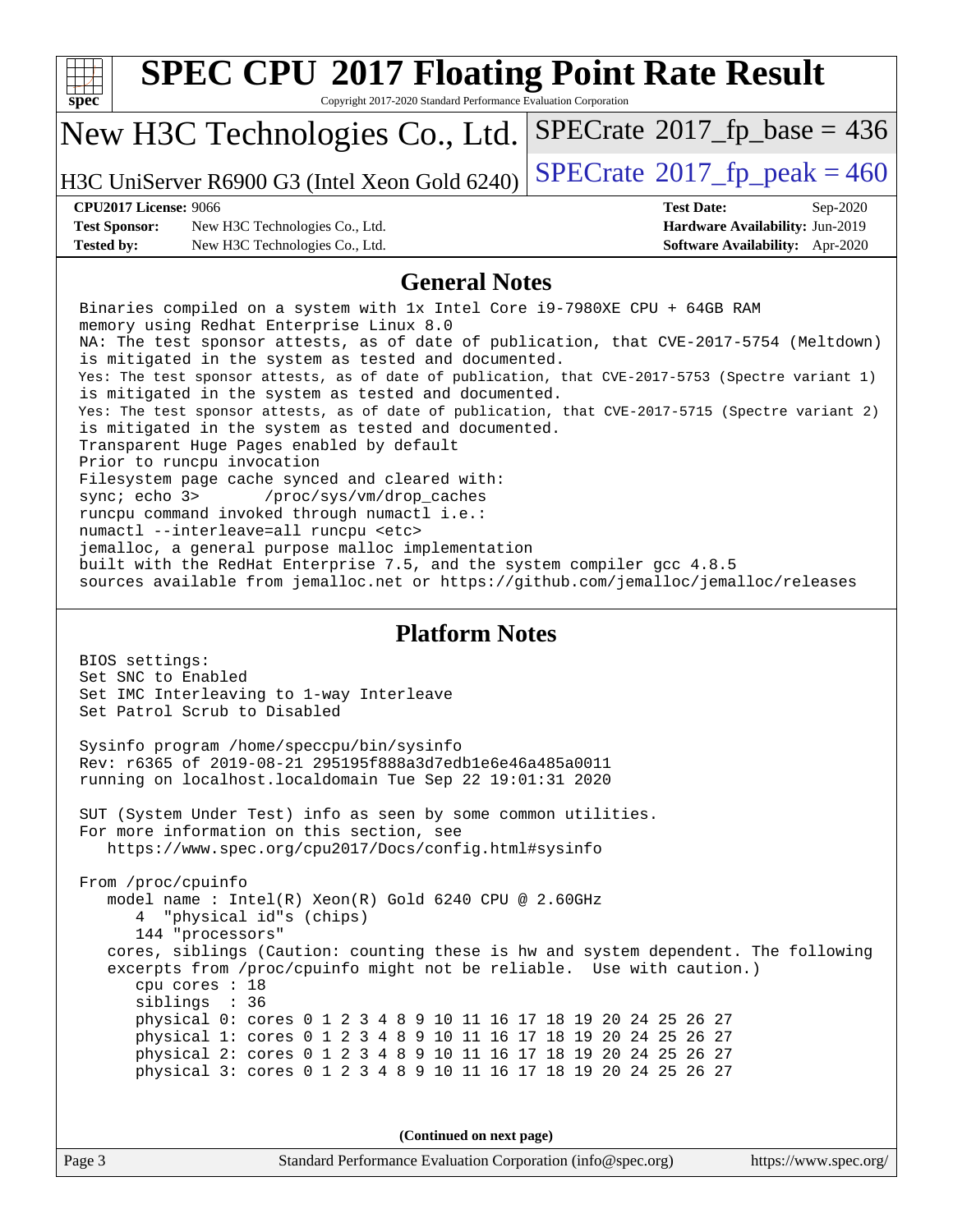| spec                              | <b>SPEC CPU®2017 Floating Point Rate Result</b><br>Copyright 2017-2020 Standard Performance Evaluation Corporation |                                            |  |  |  |  |  |  |
|-----------------------------------|--------------------------------------------------------------------------------------------------------------------|--------------------------------------------|--|--|--|--|--|--|
|                                   | New H3C Technologies Co., Ltd.                                                                                     | $SPECTate$ <sup>®</sup> 2017_fp_base = 436 |  |  |  |  |  |  |
|                                   | H3C UniServer R6900 G3 (Intel Xeon Gold 6240)                                                                      | $SPECTate@2017_fp\_peak = 460$             |  |  |  |  |  |  |
|                                   | <b>CPU2017 License: 9066</b>                                                                                       | <b>Test Date:</b><br>$Sep-2020$            |  |  |  |  |  |  |
| <b>Test Sponsor:</b>              | New H3C Technologies Co., Ltd.                                                                                     | Hardware Availability: Jun-2019            |  |  |  |  |  |  |
| <b>Tested by:</b>                 | New H3C Technologies Co., Ltd.                                                                                     | <b>Software Availability:</b> Apr-2020     |  |  |  |  |  |  |
| <b>Platform Notes (Continued)</b> |                                                                                                                    |                                            |  |  |  |  |  |  |

|             | From 1scpu:                  |                                                                                      |
|-------------|------------------------------|--------------------------------------------------------------------------------------|
|             | Architecture:                | x86 64                                                                               |
|             | $CPU$ op-mode(s):            | $32$ -bit, $64$ -bit                                                                 |
| Byte Order: |                              | Little Endian                                                                        |
|             | CPU(s):                      | 144                                                                                  |
|             | On-line CPU(s) list: $0-143$ |                                                                                      |
|             | Thread(s) per core:          | $\overline{a}$                                                                       |
|             | Core(s) per socket:          | 18                                                                                   |
|             | Socket(s):                   | $\overline{4}$                                                                       |
|             | NUMA node(s):                | 8                                                                                    |
|             | Vendor ID:                   | GenuineIntel                                                                         |
|             | CPU family:                  | 6                                                                                    |
|             | Model:                       | 85                                                                                   |
|             | Model name:                  | $Intel(R)$ Xeon $(R)$ Gold 6240 CPU @ 2.60GHz                                        |
|             | Stepping:                    | 7                                                                                    |
|             | CPU MHz:                     | 3608.676                                                                             |
|             | CPU max MHz:                 | 3900.0000                                                                            |
|             | CPU min MHz:                 | 1000.0000                                                                            |
|             | BogoMIPS:                    | 5200.00                                                                              |
|             | Virtualization:              | $VT - x$                                                                             |
|             | L1d cache:                   | 32K                                                                                  |
|             | Lli cache:                   | 32K                                                                                  |
|             | $L2$ cache:                  | 1024K                                                                                |
|             | L3 cache:                    | 25344K                                                                               |
|             | NUMA node0 CPU(s):           | $0-2, 5, 6, 9, 10, 14, 15, 72-74, 77, 78, 81, 82, 86, 87$                            |
|             | NUMA nodel CPU(s):           | 3, 4, 7, 8, 11-13, 16, 17, 75, 76, 79, 80, 83-85, 88, 89                             |
|             | NUMA $node2$ $CPU(s)$ :      | 18-20, 23, 24, 27, 28, 32, 33, 90-92, 95, 96, 99, 100, 104, 105                      |
|             |                              | 21, 22, 25, 26, 29-31, 34, 35, 93, 94, 97, 98, 101-103, 106, 107                     |
|             | NUMA node3 CPU(s):           |                                                                                      |
|             | NUMA node4 CPU(s):           | 36-38, 41, 42, 45, 46, 50, 51, 108-110, 113, 114, 117, 118, 122, 123                 |
|             | NUMA node5 CPU(s):           | 39, 40, 43, 44, 47-49, 52, 53, 111, 112, 115, 116, 119-121, 124, 125                 |
|             | NUMA node6 CPU(s):           | 54-56, 59, 60, 63, 64, 68, 69, 126-128, 131, 132, 135, 136, 140, 141                 |
|             | NUMA $node7$ CPU $(s)$ :     | 57, 58, 61, 62, 65-67, 70, 71, 129, 130, 133, 134, 137-139, 142, 143                 |
|             | Flaqs:                       | fpu vme de pse tsc msr pae mce cx8 apic sep mtrr pge mca cmov                        |
|             |                              | pat pse36 clflush dts acpi mmx fxsr sse sse2 ss ht tm pbe syscall nx pdpelgb rdtscp  |
|             |                              | lm constant_tsc art arch_perfmon pebs bts rep_good nopl xtopology nonstop_tsc cpuid  |
|             |                              | aperfmperf pni pclmulqdq dtes64 monitor ds_cpl vmx smx est tm2 ssse3 sdbg fma cx16   |
|             |                              | xtpr pdcm pcid dca sse4_1 sse4_2 x2apic movbe popcnt tsc_deadline_timer aes xsave    |
|             |                              | avx f16c rdrand lahf_lm abm 3dnowprefetch cpuid_fault epb cat_13 cdp_13              |
|             |                              | invpcid_single intel_ppin ssbd mba ibrs ibpb stibp ibrs_enhanced tpr_shadow vnmi     |
|             |                              | flexpriority ept vpid fsgsbase tsc_adjust bmil hle avx2 smep bmi2 erms invpcid rtm   |
|             |                              | cqm mpx rdt_a avx512f avx512dq rdseed adx smap clflushopt clwb intel_pt avx512cd     |
|             |                              | avx512bw avx512vl xsaveopt xsavec xgetbvl xsaves cqm_llc cqm_occup_llc cqm_mbm_total |
|             |                              | cqm_mbm_local dtherm ida arat pln pts pku ospke avx512_vnni md_clear flush_l1d       |
|             | arch_capabilities            |                                                                                      |
|             | /proc/cpuinfo cache data     |                                                                                      |
|             |                              |                                                                                      |

 /proc/cpuinfo cache data cache size : 25344 KB

**(Continued on next page)**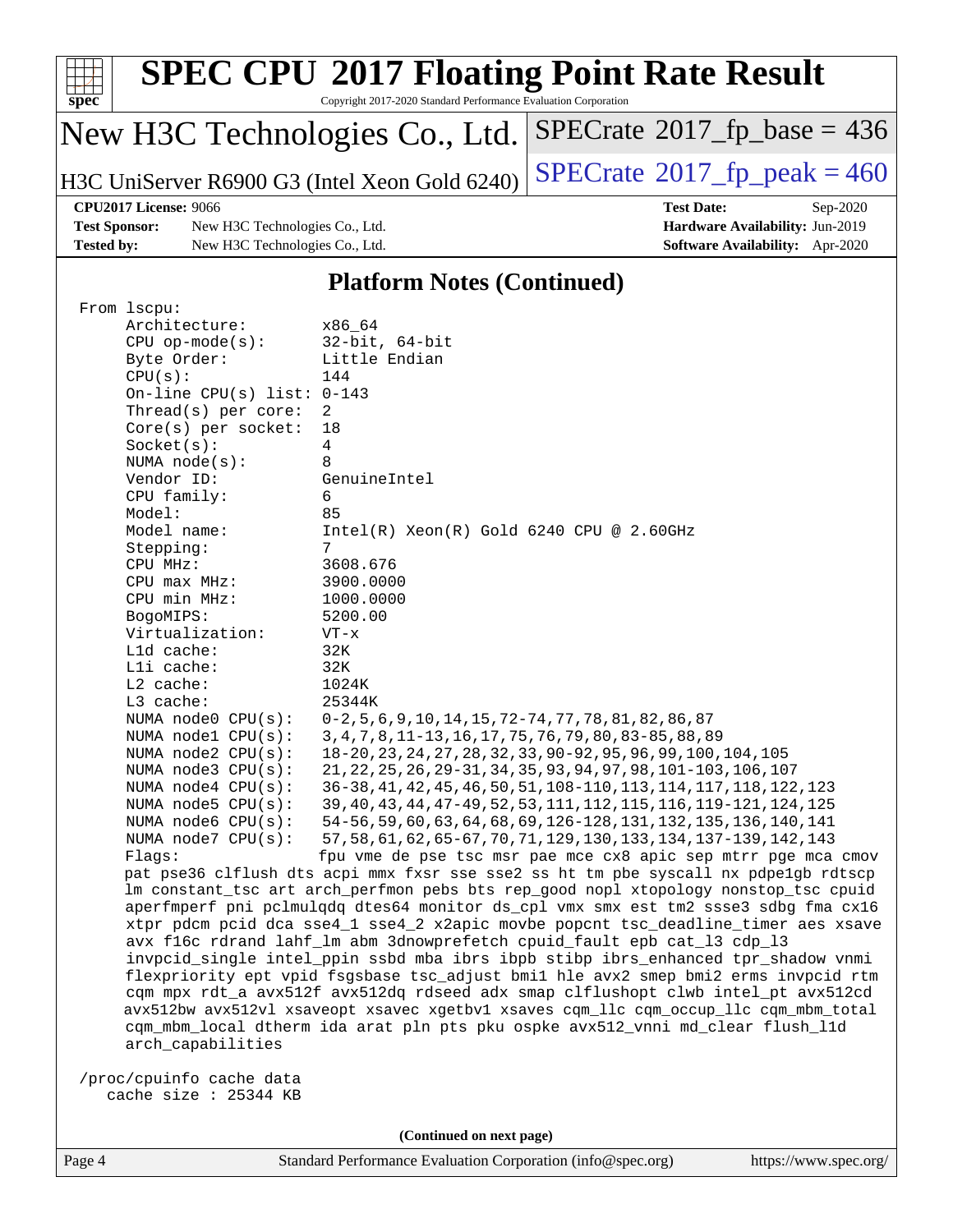

node 4 cpus: 36 37 38 41 42 45 46 50 51 108 109 110 113 114 117 118 122 123

node 5 cpus: 39 40 43 44 47 48 49 52 53 111 112 115 116 119 120 121 124 125

node 6 cpus: 54 55 56 59 60 63 64 68 69 126 127 128 131 132 135 136 140 141

node 7 cpus: 57 58 61 62 65 66 67 70 71 129 130 133 134 137 138 139 142 143

 node 4 size: 48379 MB node 4 free: 41190 MB

 node 5 size: 48352 MB node 5 free: 41108 MB

 node 6 size: 48379 MB node 6 free: 41243 MB

 node 7 size: 48377 MB node 7 free: 41201 MB

 node 0 1 2 3 4 5 6 7 0: 10 11 21 21 21 21 21 21 1: 11 10 21 21 21 21 21 21 2: 21 21 10 11 21 21 21 21 3: 21 21 11 10 21 21 21 21 4: 21 21 21 21 10 11 21 21 5: 21 21 21 21 11 10 21 21 6: 21 21 21 21 21 21 10 11 7: 21 21 21 21 21 21 11 10

 MemTotal: 394563156 kB HugePages\_Total: 0 Hugepagesize: 2048 kB

From /etc/\*release\* /etc/\*version\*

NAME="Red Hat Enterprise Linux"

node distances:

From /proc/meminfo

os-release:

Page 5 Standard Performance Evaluation Corporation [\(info@spec.org\)](mailto:info@spec.org) <https://www.spec.org/> **(Continued on next page)**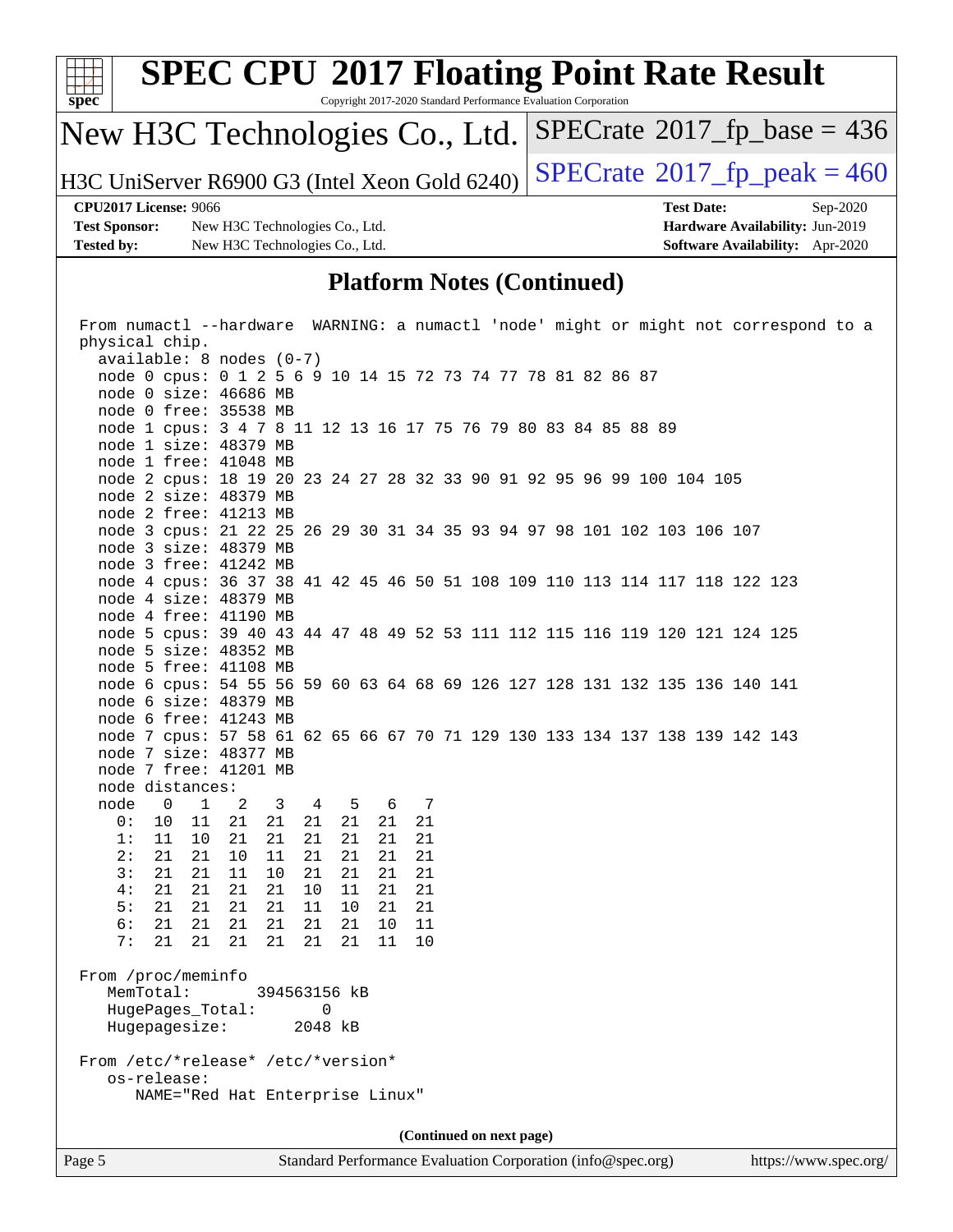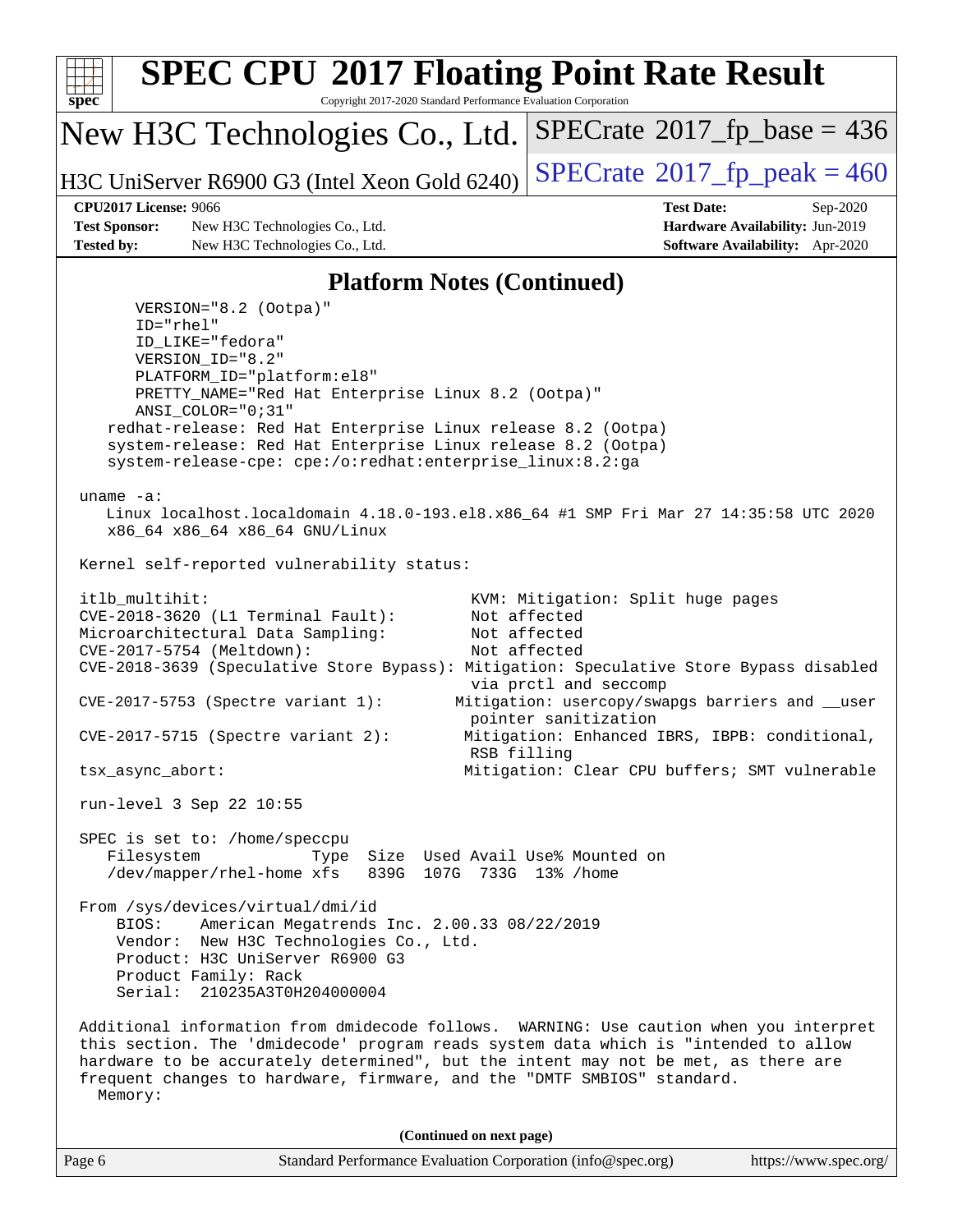| $spec^*$                                                                  | <b>SPEC CPU®2017 Floating Point Rate Result</b><br>Copyright 2017-2020 Standard Performance Evaluation Corporation                                                                                                                                                                                                                                                       |                                                                                                            |
|---------------------------------------------------------------------------|--------------------------------------------------------------------------------------------------------------------------------------------------------------------------------------------------------------------------------------------------------------------------------------------------------------------------------------------------------------------------|------------------------------------------------------------------------------------------------------------|
|                                                                           | New H3C Technologies Co., Ltd.                                                                                                                                                                                                                                                                                                                                           | $SPECrate^{\circ}2017$ [p_base = 436                                                                       |
|                                                                           | H3C UniServer R6900 G3 (Intel Xeon Gold 6240)                                                                                                                                                                                                                                                                                                                            | $SPECTate@2017_fp\_peak = 460$                                                                             |
| <b>CPU2017 License: 9066</b><br><b>Test Sponsor:</b><br><b>Tested by:</b> | New H3C Technologies Co., Ltd.<br>New H3C Technologies Co., Ltd.                                                                                                                                                                                                                                                                                                         | <b>Test Date:</b><br>Sep-2020<br>Hardware Availability: Jun-2019<br><b>Software Availability:</b> Apr-2020 |
|                                                                           | <b>Platform Notes (Continued)</b><br>24x Micron 18ASF2G72PDZ-2G9E1 16 GB 2 rank 2933<br>24x NO DIMM NO DIMM                                                                                                                                                                                                                                                              |                                                                                                            |
|                                                                           | (End of data from sysinfo program)                                                                                                                                                                                                                                                                                                                                       |                                                                                                            |
|                                                                           | <b>Compiler Version Notes</b>                                                                                                                                                                                                                                                                                                                                            |                                                                                                            |
| C                                                                         | 519.1bm_r(base, peak) 538.imagick_r(base, peak)<br>544.nab_r(base, peak)                                                                                                                                                                                                                                                                                                 |                                                                                                            |
| NextGen Build 20200304                                                    | Intel(R) C Compiler for applications running on Intel(R) 64, Version 2021.1<br>Copyright (C) 1985-2020 Intel Corporation. All rights reserved.                                                                                                                                                                                                                           |                                                                                                            |
| $C++$                                                                     | 508.namd_r(base, peak) 510.parest_r(base, peak)                                                                                                                                                                                                                                                                                                                          |                                                                                                            |
| NextGen Build 20200304                                                    | Intel(R) C++ Compiler for applications running on Intel(R) 64, Version 2021.1<br>Copyright (C) 1985-2020 Intel Corporation. All rights reserved.                                                                                                                                                                                                                         |                                                                                                            |
|                                                                           | $C++$ , C $\vert$ 511.povray_r(base) 526.blender_r(base, peak)                                                                                                                                                                                                                                                                                                           |                                                                                                            |
| NextGen Build 20200304<br>NextGen Build 20200304                          | Intel(R) $C++$ Compiler for applications running on Intel(R) 64, Version 2021.1<br>Copyright (C) 1985-2020 Intel Corporation. All rights reserved.<br>Intel(R) C Compiler for applications running on $Intel(R) 64$ , Version 2021.1<br>Copyright (C) 1985-2020 Intel Corporation. All rights reserved.                                                                  |                                                                                                            |
|                                                                           | $C++$ , C $\qquad \qquad \vert$ 511.povray_r(peak)                                                                                                                                                                                                                                                                                                                       |                                                                                                            |
|                                                                           | Intel(R) $C++$ Intel(R) 64 Compiler for applications running on Intel(R) 64,<br>Version 19.1.1.217 Build 20200306<br>Copyright (C) 1985-2020 Intel Corporation. All rights reserved.<br>Intel(R) C Intel(R) 64 Compiler for applications running on Intel(R) 64,<br>Version 19.1.1.217 Build 20200306<br>Copyright (C) 1985-2020 Intel Corporation. All rights reserved. |                                                                                                            |
|                                                                           | (Continued on next page)                                                                                                                                                                                                                                                                                                                                                 |                                                                                                            |

Page 7 Standard Performance Evaluation Corporation [\(info@spec.org\)](mailto:info@spec.org) <https://www.spec.org/>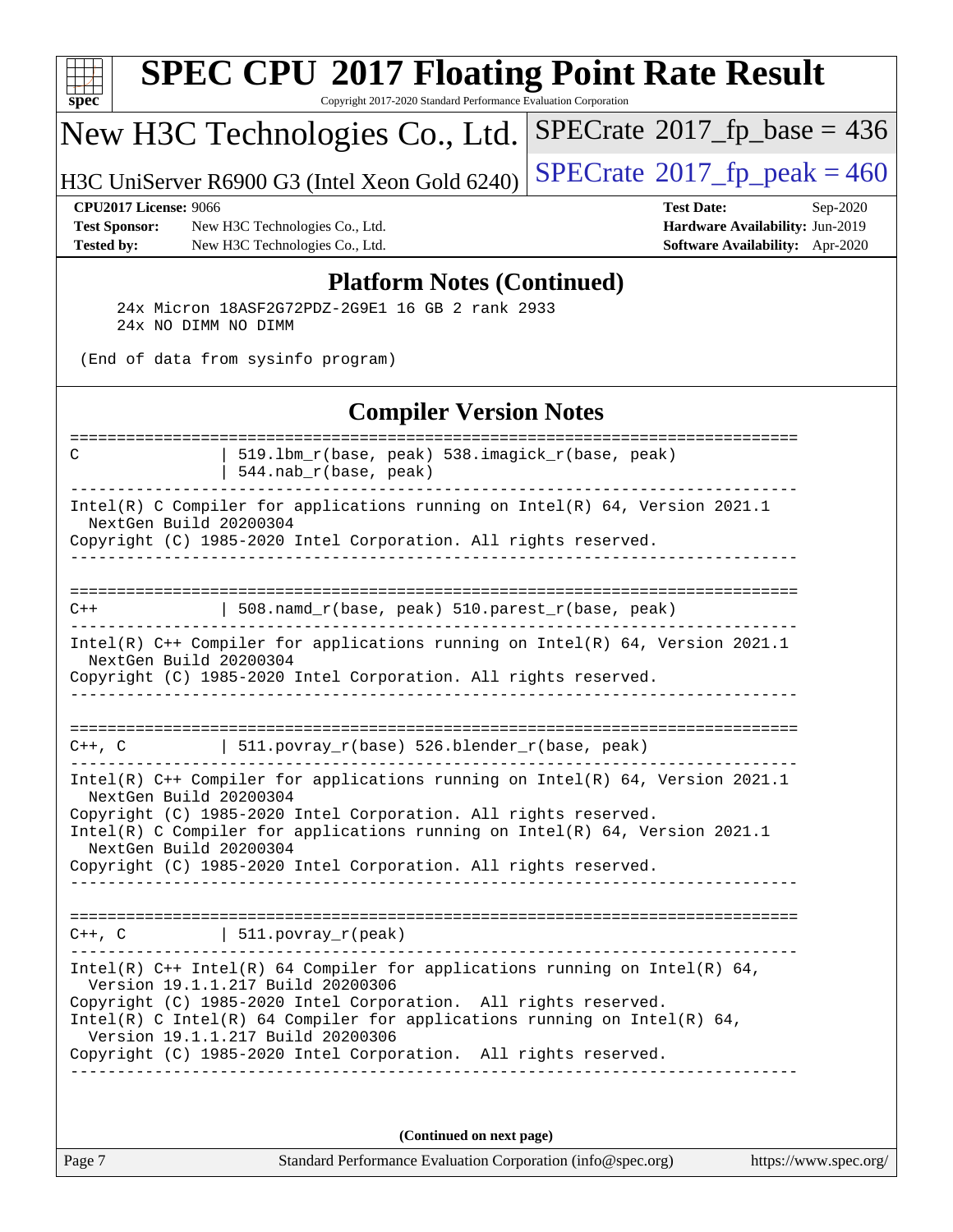

Copyright 2017-2020 Standard Performance Evaluation Corporation

## New H3C Technologies Co., Ltd.

H3C UniServer R6900 G3 (Intel Xeon Gold 6240) [SPECrate](http://www.spec.org/auto/cpu2017/Docs/result-fields.html#SPECrate2017fppeak)®  $2017$  fp\_peak = 460

 $SPECTate@2017_fp\_base = 436$ 

**[Test Sponsor:](http://www.spec.org/auto/cpu2017/Docs/result-fields.html#TestSponsor)** New H3C Technologies Co., Ltd. **[Hardware Availability:](http://www.spec.org/auto/cpu2017/Docs/result-fields.html#HardwareAvailability)** Jun-2019 **[Tested by:](http://www.spec.org/auto/cpu2017/Docs/result-fields.html#Testedby)** New H3C Technologies Co., Ltd. **[Software Availability:](http://www.spec.org/auto/cpu2017/Docs/result-fields.html#SoftwareAvailability)** Apr-2020

**[CPU2017 License:](http://www.spec.org/auto/cpu2017/Docs/result-fields.html#CPU2017License)** 9066 **[Test Date:](http://www.spec.org/auto/cpu2017/Docs/result-fields.html#TestDate)** Sep-2020

#### **[Compiler Version Notes \(Continued\)](http://www.spec.org/auto/cpu2017/Docs/result-fields.html#CompilerVersionNotes)**

| Page 8                                                                 | Standard Performance Evaluation Corporation (info@spec.org)                                                                                                                                                                                                                                                                                                                                                      | https://www.spec.org/ |
|------------------------------------------------------------------------|------------------------------------------------------------------------------------------------------------------------------------------------------------------------------------------------------------------------------------------------------------------------------------------------------------------------------------------------------------------------------------------------------------------|-----------------------|
|                                                                        | (Continued on next page)                                                                                                                                                                                                                                                                                                                                                                                         |                       |
|                                                                        | Fortran, C   $521.wrf_r(base)$ 527.cam4 $r(base, peak)$                                                                                                                                                                                                                                                                                                                                                          |                       |
|                                                                        | $Intel(R)$ Fortran Intel(R) 64 Compiler for applications running on Intel(R)<br>64, Version 19.1.1.217 Build 20200306<br>Copyright (C) 1985-2020 Intel Corporation. All rights reserved.<br>_____________________________________                                                                                                                                                                                |                       |
| Fortran                                                                | 503.bwaves_r(base, peak) 549.fotonik3d_r(base, peak)<br>  $554.rows_r(base, peak)$                                                                                                                                                                                                                                                                                                                               |                       |
| NextGen Build 20200304<br>NextGen Build 20200304                       | Copyright (C) 1985-2020 Intel Corporation. All rights reserved.<br>Intel(R) C Compiler for applications running on Intel(R) $64$ , Version 2021.1<br>Copyright (C) 1985-2020 Intel Corporation. All rights reserved.<br>$Intel(R)$ Fortran Intel(R) 64 Compiler for applications running on Intel(R)<br>64, Version 19.1.1.217 Build 20200306<br>Copyright (C) 1985-2020 Intel Corporation. All rights reserved. |                       |
|                                                                        | $C++$ , C, Fortran   507.cactuBSSN_r(base, peak)<br>Intel(R) $C++$ Compiler for applications running on Intel(R) 64, Version 2021.1                                                                                                                                                                                                                                                                              |                       |
| Version 19.1.1.217 Build 20200306<br>Version 19.1.1.217 Build 20200306 | Intel(R) $C++$ Intel(R) 64 Compiler for applications running on Intel(R) 64,<br>Copyright (C) 1985-2020 Intel Corporation. All rights reserved.<br>Intel(R) C Intel(R) 64 Compiler for applications running on Intel(R) 64,<br>Copyright (C) 1985-2020 Intel Corporation. All rights reserved.                                                                                                                   |                       |
| $C++$ , $C$   511.povray_r(peak)                                       |                                                                                                                                                                                                                                                                                                                                                                                                                  |                       |
| NextGen Build 20200304<br>NextGen Build 20200304                       | Intel(R) C++ Compiler for applications running on Intel(R) 64, Version 2021.1<br>Copyright (C) 1985-2020 Intel Corporation. All rights reserved.<br>Intel(R) C Compiler for applications running on Intel(R) $64$ , Version 2021.1<br>Copyright (C) 1985-2020 Intel Corporation. All rights reserved.                                                                                                            |                       |
|                                                                        | $C++$ , C $\qquad$   511.povray_r(base) 526.blender_r(base, peak)                                                                                                                                                                                                                                                                                                                                                |                       |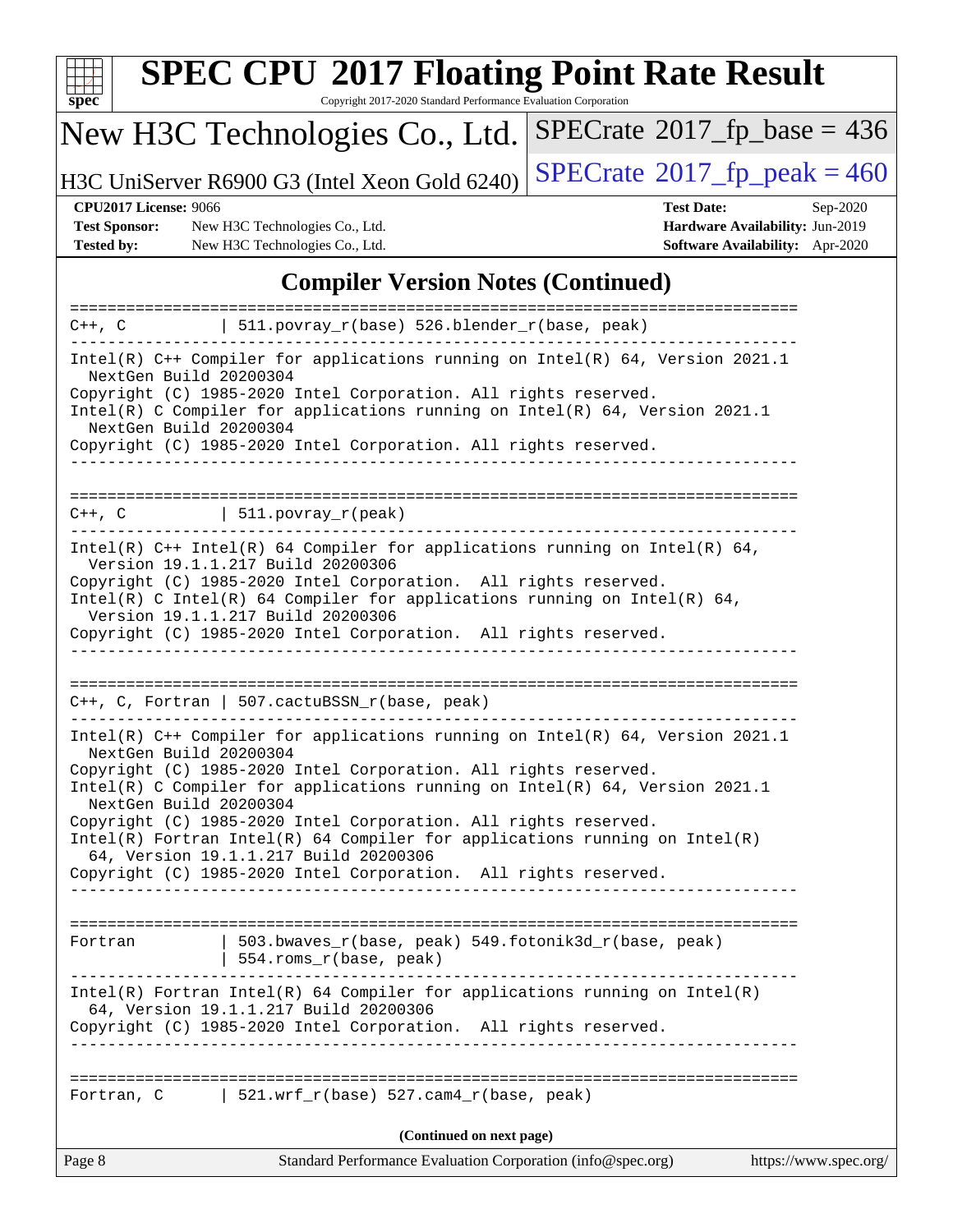| spe<br>U |  |  |  |  |  |  |
|----------|--|--|--|--|--|--|

Copyright 2017-2020 Standard Performance Evaluation Corporation

#### New H3C Technologies Co., Ltd.

H3C UniServer R6900 G3 (Intel Xeon Gold 6240)  $\left|$  [SPECrate](http://www.spec.org/auto/cpu2017/Docs/result-fields.html#SPECrate2017fppeak)®[2017\\_fp\\_peak = 4](http://www.spec.org/auto/cpu2017/Docs/result-fields.html#SPECrate2017fppeak)60

 $SPECTate$ <sup>®</sup>[2017\\_fp\\_base =](http://www.spec.org/auto/cpu2017/Docs/result-fields.html#SPECrate2017fpbase) 436

**[Test Sponsor:](http://www.spec.org/auto/cpu2017/Docs/result-fields.html#TestSponsor)** New H3C Technologies Co., Ltd. **[Hardware Availability:](http://www.spec.org/auto/cpu2017/Docs/result-fields.html#HardwareAvailability)** Jun-2019 **[Tested by:](http://www.spec.org/auto/cpu2017/Docs/result-fields.html#Testedby)** New H3C Technologies Co., Ltd. **[Software Availability:](http://www.spec.org/auto/cpu2017/Docs/result-fields.html#SoftwareAvailability)** Apr-2020

**[CPU2017 License:](http://www.spec.org/auto/cpu2017/Docs/result-fields.html#CPU2017License)** 9066 **[Test Date:](http://www.spec.org/auto/cpu2017/Docs/result-fields.html#TestDate)** Sep-2020

#### **[Compiler Version Notes \(Continued\)](http://www.spec.org/auto/cpu2017/Docs/result-fields.html#CompilerVersionNotes)**

| $Intel(R)$ Fortran Intel(R) 64 Compiler for applications running on Intel(R)<br>64, Version 19.1.1.217 Build 20200306<br>Copyright (C) 1985-2020 Intel Corporation. All rights reserved.<br>Intel(R) C Compiler for applications running on Intel(R) 64, Version 2021.1<br>NextGen Build 20200304<br>Copyright (C) 1985-2020 Intel Corporation. All rights reserved.                                           |
|----------------------------------------------------------------------------------------------------------------------------------------------------------------------------------------------------------------------------------------------------------------------------------------------------------------------------------------------------------------------------------------------------------------|
| ___________________________________                                                                                                                                                                                                                                                                                                                                                                            |
| Fortran, $C$   521.wrf_r(peak)                                                                                                                                                                                                                                                                                                                                                                                 |
| $Intel(R)$ Fortran Intel(R) 64 Compiler for applications running on Intel(R)<br>64, Version 19.1.1.217 Build 20200306<br>Copyright (C) 1985-2020 Intel Corporation. All rights reserved.<br>Intel(R) C Intel(R) 64 Compiler for applications running on Intel(R) 64,<br>Version 19.1.1.217 Build 20200306<br>Copyright (C) 1985-2020 Intel Corporation. All rights reserved.<br>------------------------------ |
|                                                                                                                                                                                                                                                                                                                                                                                                                |
| Fortran, C $\vert$ 521.wrf_r(base) 527.cam4_r(base, peak)                                                                                                                                                                                                                                                                                                                                                      |
| $Intel(R)$ Fortran Intel(R) 64 Compiler for applications running on Intel(R)<br>64, Version 19.1.1.217 Build 20200306<br>Copyright (C) 1985-2020 Intel Corporation. All rights reserved.<br>Intel(R) C Compiler for applications running on Intel(R) 64, Version 2021.1<br>NextGen Build 20200304<br>Copyright (C) 1985-2020 Intel Corporation. All rights reserved.                                           |
|                                                                                                                                                                                                                                                                                                                                                                                                                |
| Fortran, $C$   521.wrf_r(peak)                                                                                                                                                                                                                                                                                                                                                                                 |
| $Intel(R)$ Fortran Intel(R) 64 Compiler for applications running on Intel(R)<br>64, Version 19.1.1.217 Build 20200306<br>Copyright (C) 1985-2020 Intel Corporation. All rights reserved.<br>Intel(R) C Intel(R) 64 Compiler for applications running on Intel(R) 64,<br>Version 19.1.1.217 Build 20200306<br>Copyright (C) 1985-2020 Intel Corporation. All rights reserved.                                   |
|                                                                                                                                                                                                                                                                                                                                                                                                                |
|                                                                                                                                                                                                                                                                                                                                                                                                                |

#### **[Base Compiler Invocation](http://www.spec.org/auto/cpu2017/Docs/result-fields.html#BaseCompilerInvocation)**

[C benchmarks:](http://www.spec.org/auto/cpu2017/Docs/result-fields.html#Cbenchmarks)

[icc](http://www.spec.org/cpu2017/results/res2020q4/cpu2017-20200927-24041.flags.html#user_CCbase_intel_icc_66fc1ee009f7361af1fbd72ca7dcefbb700085f36577c54f309893dd4ec40d12360134090235512931783d35fd58c0460139e722d5067c5574d8eaf2b3e37e92)

**(Continued on next page)**

Page 9 Standard Performance Evaluation Corporation [\(info@spec.org\)](mailto:info@spec.org) <https://www.spec.org/>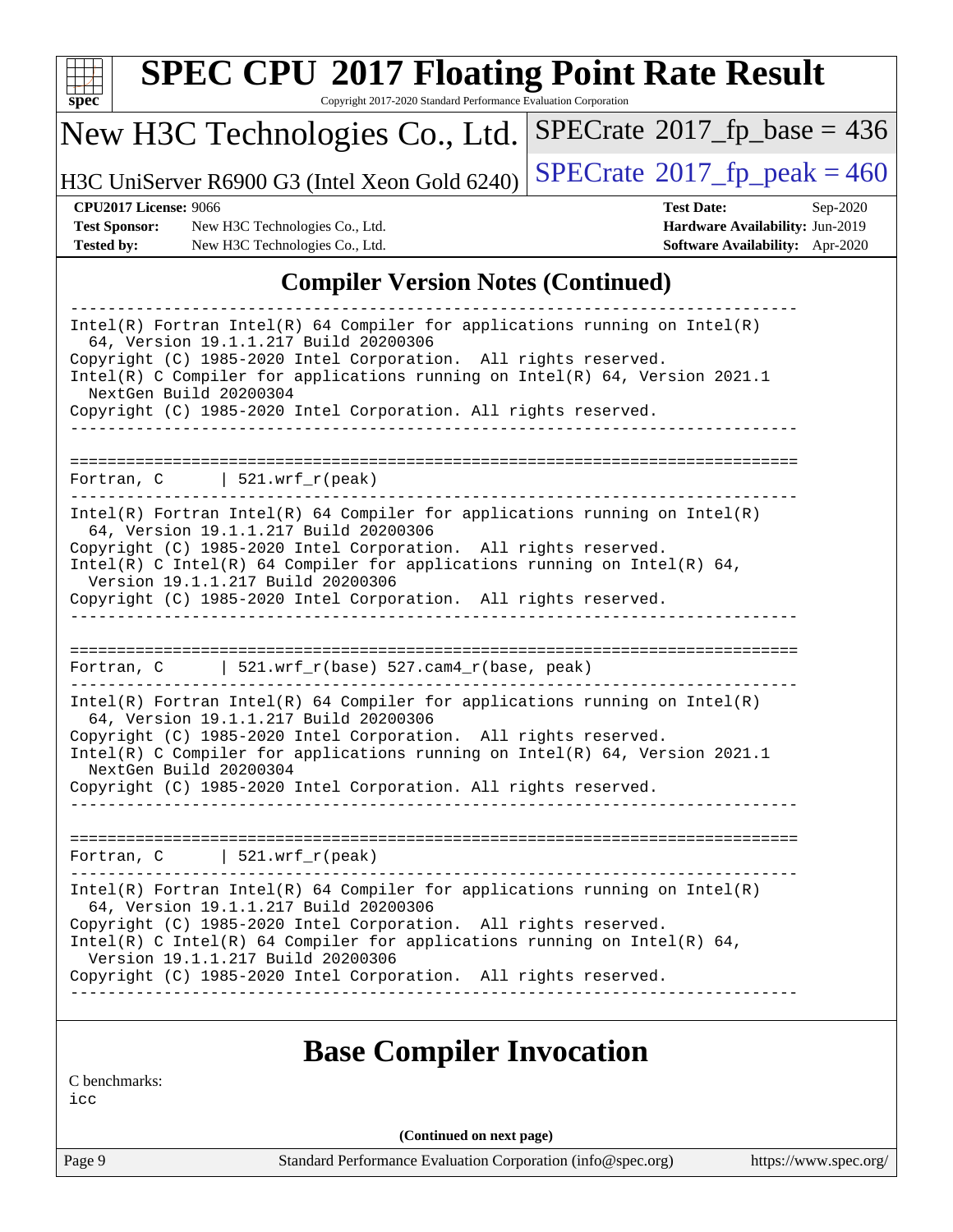

Copyright 2017-2020 Standard Performance Evaluation Corporation

#### New H3C Technologies Co., Ltd.

H3C UniServer R6900 G3 (Intel Xeon Gold 6240)  $\vert$  [SPECrate](http://www.spec.org/auto/cpu2017/Docs/result-fields.html#SPECrate2017fppeak)®[2017\\_fp\\_peak = 4](http://www.spec.org/auto/cpu2017/Docs/result-fields.html#SPECrate2017fppeak)60

**[Test Sponsor:](http://www.spec.org/auto/cpu2017/Docs/result-fields.html#TestSponsor)** New H3C Technologies Co., Ltd. **[Hardware Availability:](http://www.spec.org/auto/cpu2017/Docs/result-fields.html#HardwareAvailability)** Jun-2019 **[Tested by:](http://www.spec.org/auto/cpu2017/Docs/result-fields.html#Testedby)** New H3C Technologies Co., Ltd. **[Software Availability:](http://www.spec.org/auto/cpu2017/Docs/result-fields.html#SoftwareAvailability)** Apr-2020

**[CPU2017 License:](http://www.spec.org/auto/cpu2017/Docs/result-fields.html#CPU2017License)** 9066 **[Test Date:](http://www.spec.org/auto/cpu2017/Docs/result-fields.html#TestDate)** Sep-2020

 $SPECTate$ <sup>®</sup>[2017\\_fp\\_base =](http://www.spec.org/auto/cpu2017/Docs/result-fields.html#SPECrate2017fpbase) 436

## **[Base Compiler Invocation \(Continued\)](http://www.spec.org/auto/cpu2017/Docs/result-fields.html#BaseCompilerInvocation)**

[C++ benchmarks](http://www.spec.org/auto/cpu2017/Docs/result-fields.html#CXXbenchmarks): [icpc](http://www.spec.org/cpu2017/results/res2020q4/cpu2017-20200927-24041.flags.html#user_CXXbase_intel_icpc_c510b6838c7f56d33e37e94d029a35b4a7bccf4766a728ee175e80a419847e808290a9b78be685c44ab727ea267ec2f070ec5dc83b407c0218cded6866a35d07)

[Fortran benchmarks](http://www.spec.org/auto/cpu2017/Docs/result-fields.html#Fortranbenchmarks): [ifort](http://www.spec.org/cpu2017/results/res2020q4/cpu2017-20200927-24041.flags.html#user_FCbase_intel_ifort_8111460550e3ca792625aed983ce982f94888b8b503583aa7ba2b8303487b4d8a21a13e7191a45c5fd58ff318f48f9492884d4413fa793fd88dd292cad7027ca)

[Benchmarks using both Fortran and C:](http://www.spec.org/auto/cpu2017/Docs/result-fields.html#BenchmarksusingbothFortranandC) [ifort](http://www.spec.org/cpu2017/results/res2020q4/cpu2017-20200927-24041.flags.html#user_CC_FCbase_intel_ifort_8111460550e3ca792625aed983ce982f94888b8b503583aa7ba2b8303487b4d8a21a13e7191a45c5fd58ff318f48f9492884d4413fa793fd88dd292cad7027ca) [icc](http://www.spec.org/cpu2017/results/res2020q4/cpu2017-20200927-24041.flags.html#user_CC_FCbase_intel_icc_66fc1ee009f7361af1fbd72ca7dcefbb700085f36577c54f309893dd4ec40d12360134090235512931783d35fd58c0460139e722d5067c5574d8eaf2b3e37e92)

[Benchmarks using both C and C++](http://www.spec.org/auto/cpu2017/Docs/result-fields.html#BenchmarksusingbothCandCXX): [icpc](http://www.spec.org/cpu2017/results/res2020q4/cpu2017-20200927-24041.flags.html#user_CC_CXXbase_intel_icpc_c510b6838c7f56d33e37e94d029a35b4a7bccf4766a728ee175e80a419847e808290a9b78be685c44ab727ea267ec2f070ec5dc83b407c0218cded6866a35d07) [icc](http://www.spec.org/cpu2017/results/res2020q4/cpu2017-20200927-24041.flags.html#user_CC_CXXbase_intel_icc_66fc1ee009f7361af1fbd72ca7dcefbb700085f36577c54f309893dd4ec40d12360134090235512931783d35fd58c0460139e722d5067c5574d8eaf2b3e37e92)

[Benchmarks using Fortran, C, and C++:](http://www.spec.org/auto/cpu2017/Docs/result-fields.html#BenchmarksusingFortranCandCXX) [icpc](http://www.spec.org/cpu2017/results/res2020q4/cpu2017-20200927-24041.flags.html#user_CC_CXX_FCbase_intel_icpc_c510b6838c7f56d33e37e94d029a35b4a7bccf4766a728ee175e80a419847e808290a9b78be685c44ab727ea267ec2f070ec5dc83b407c0218cded6866a35d07) [icc](http://www.spec.org/cpu2017/results/res2020q4/cpu2017-20200927-24041.flags.html#user_CC_CXX_FCbase_intel_icc_66fc1ee009f7361af1fbd72ca7dcefbb700085f36577c54f309893dd4ec40d12360134090235512931783d35fd58c0460139e722d5067c5574d8eaf2b3e37e92) [ifort](http://www.spec.org/cpu2017/results/res2020q4/cpu2017-20200927-24041.flags.html#user_CC_CXX_FCbase_intel_ifort_8111460550e3ca792625aed983ce982f94888b8b503583aa7ba2b8303487b4d8a21a13e7191a45c5fd58ff318f48f9492884d4413fa793fd88dd292cad7027ca)

### **[Base Portability Flags](http://www.spec.org/auto/cpu2017/Docs/result-fields.html#BasePortabilityFlags)**

 503.bwaves\_r: [-DSPEC\\_LP64](http://www.spec.org/cpu2017/results/res2020q4/cpu2017-20200927-24041.flags.html#suite_basePORTABILITY503_bwaves_r_DSPEC_LP64) 507.cactuBSSN\_r: [-DSPEC\\_LP64](http://www.spec.org/cpu2017/results/res2020q4/cpu2017-20200927-24041.flags.html#suite_basePORTABILITY507_cactuBSSN_r_DSPEC_LP64) 508.namd\_r: [-DSPEC\\_LP64](http://www.spec.org/cpu2017/results/res2020q4/cpu2017-20200927-24041.flags.html#suite_basePORTABILITY508_namd_r_DSPEC_LP64) 510.parest\_r: [-DSPEC\\_LP64](http://www.spec.org/cpu2017/results/res2020q4/cpu2017-20200927-24041.flags.html#suite_basePORTABILITY510_parest_r_DSPEC_LP64) 511.povray\_r: [-DSPEC\\_LP64](http://www.spec.org/cpu2017/results/res2020q4/cpu2017-20200927-24041.flags.html#suite_basePORTABILITY511_povray_r_DSPEC_LP64) 519.lbm\_r: [-DSPEC\\_LP64](http://www.spec.org/cpu2017/results/res2020q4/cpu2017-20200927-24041.flags.html#suite_basePORTABILITY519_lbm_r_DSPEC_LP64) 521.wrf\_r: [-DSPEC\\_LP64](http://www.spec.org/cpu2017/results/res2020q4/cpu2017-20200927-24041.flags.html#suite_basePORTABILITY521_wrf_r_DSPEC_LP64) [-DSPEC\\_CASE\\_FLAG](http://www.spec.org/cpu2017/results/res2020q4/cpu2017-20200927-24041.flags.html#b521.wrf_r_baseCPORTABILITY_DSPEC_CASE_FLAG) [-convert big\\_endian](http://www.spec.org/cpu2017/results/res2020q4/cpu2017-20200927-24041.flags.html#user_baseFPORTABILITY521_wrf_r_convert_big_endian_c3194028bc08c63ac5d04de18c48ce6d347e4e562e8892b8bdbdc0214820426deb8554edfa529a3fb25a586e65a3d812c835984020483e7e73212c4d31a38223) 526.blender\_r: [-DSPEC\\_LP64](http://www.spec.org/cpu2017/results/res2020q4/cpu2017-20200927-24041.flags.html#suite_basePORTABILITY526_blender_r_DSPEC_LP64) [-DSPEC\\_LINUX](http://www.spec.org/cpu2017/results/res2020q4/cpu2017-20200927-24041.flags.html#b526.blender_r_baseCPORTABILITY_DSPEC_LINUX) [-funsigned-char](http://www.spec.org/cpu2017/results/res2020q4/cpu2017-20200927-24041.flags.html#user_baseCPORTABILITY526_blender_r_force_uchar_40c60f00ab013830e2dd6774aeded3ff59883ba5a1fc5fc14077f794d777847726e2a5858cbc7672e36e1b067e7e5c1d9a74f7176df07886a243d7cc18edfe67) 527.cam4\_r: [-DSPEC\\_LP64](http://www.spec.org/cpu2017/results/res2020q4/cpu2017-20200927-24041.flags.html#suite_basePORTABILITY527_cam4_r_DSPEC_LP64) [-DSPEC\\_CASE\\_FLAG](http://www.spec.org/cpu2017/results/res2020q4/cpu2017-20200927-24041.flags.html#b527.cam4_r_baseCPORTABILITY_DSPEC_CASE_FLAG) 538.imagick\_r: [-DSPEC\\_LP64](http://www.spec.org/cpu2017/results/res2020q4/cpu2017-20200927-24041.flags.html#suite_basePORTABILITY538_imagick_r_DSPEC_LP64) 544.nab\_r: [-DSPEC\\_LP64](http://www.spec.org/cpu2017/results/res2020q4/cpu2017-20200927-24041.flags.html#suite_basePORTABILITY544_nab_r_DSPEC_LP64) 549.fotonik3d\_r: [-DSPEC\\_LP64](http://www.spec.org/cpu2017/results/res2020q4/cpu2017-20200927-24041.flags.html#suite_basePORTABILITY549_fotonik3d_r_DSPEC_LP64) 554.roms\_r: [-DSPEC\\_LP64](http://www.spec.org/cpu2017/results/res2020q4/cpu2017-20200927-24041.flags.html#suite_basePORTABILITY554_roms_r_DSPEC_LP64)

### **[Base Optimization Flags](http://www.spec.org/auto/cpu2017/Docs/result-fields.html#BaseOptimizationFlags)**

#### [C benchmarks](http://www.spec.org/auto/cpu2017/Docs/result-fields.html#Cbenchmarks):

```
-m64 -qnextgen -std=c11
-Wl,-plugin-opt=-x86-branches-within-32B-boundaries -Wl,-z,muldefs
-fuse-ld=gold -xCORE-AVX512 -Ofast -ffast-math -flto -mfpmath=sse
-funroll-loops -qopt-mem-layout-trans=4
-L/usr/local/jemalloc64-5.0.1/lib -ljemalloc
```
**(Continued on next page)**

| $\vert$ Page 10 | Standard Performance Evaluation Corporation (info@spec.org) |
|-----------------|-------------------------------------------------------------|
|                 |                                                             |

<https://www.spec.org/>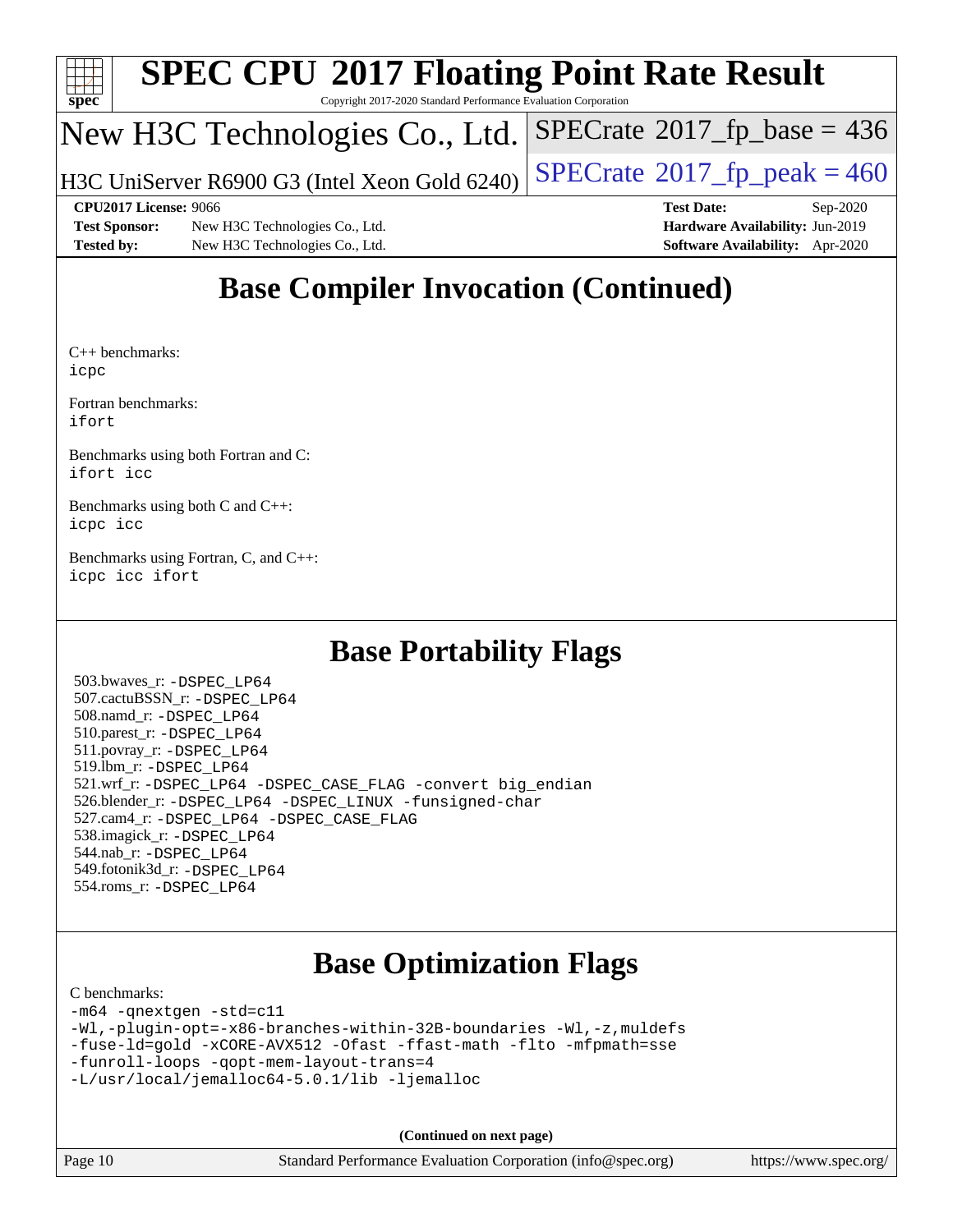

Copyright 2017-2020 Standard Performance Evaluation Corporation

#### New H3C Technologies Co., Ltd.

H3C UniServer R6900 G3 (Intel Xeon Gold 6240) [SPECrate](http://www.spec.org/auto/cpu2017/Docs/result-fields.html#SPECrate2017fppeak)®2017\_fp\_peak =  $460$ 

 $SPECTate$ <sup>®</sup>[2017\\_fp\\_base =](http://www.spec.org/auto/cpu2017/Docs/result-fields.html#SPECrate2017fpbase) 436

**[Test Sponsor:](http://www.spec.org/auto/cpu2017/Docs/result-fields.html#TestSponsor)** New H3C Technologies Co., Ltd. **[Hardware Availability:](http://www.spec.org/auto/cpu2017/Docs/result-fields.html#HardwareAvailability)** Jun-2019 **[Tested by:](http://www.spec.org/auto/cpu2017/Docs/result-fields.html#Testedby)** New H3C Technologies Co., Ltd. **[Software Availability:](http://www.spec.org/auto/cpu2017/Docs/result-fields.html#SoftwareAvailability)** Apr-2020

**[CPU2017 License:](http://www.spec.org/auto/cpu2017/Docs/result-fields.html#CPU2017License)** 9066 **[Test Date:](http://www.spec.org/auto/cpu2017/Docs/result-fields.html#TestDate)** Sep-2020

## **[Base Optimization Flags \(Continued\)](http://www.spec.org/auto/cpu2017/Docs/result-fields.html#BaseOptimizationFlags)**

#### [C++ benchmarks:](http://www.spec.org/auto/cpu2017/Docs/result-fields.html#CXXbenchmarks)

[-m64](http://www.spec.org/cpu2017/results/res2020q4/cpu2017-20200927-24041.flags.html#user_CXXbase_m64-icc) [-qnextgen](http://www.spec.org/cpu2017/results/res2020q4/cpu2017-20200927-24041.flags.html#user_CXXbase_f-qnextgen) [-Wl,-plugin-opt=-x86-branches-within-32B-boundaries](http://www.spec.org/cpu2017/results/res2020q4/cpu2017-20200927-24041.flags.html#user_CXXbase_f-x86-branches-within-32B-boundaries_0098b4e4317ae60947b7b728078a624952a08ac37a3c797dfb4ffeb399e0c61a9dd0f2f44ce917e9361fb9076ccb15e7824594512dd315205382d84209e912f3) [-Wl,-z,muldefs](http://www.spec.org/cpu2017/results/res2020q4/cpu2017-20200927-24041.flags.html#user_CXXbase_link_force_multiple1_b4cbdb97b34bdee9ceefcfe54f4c8ea74255f0b02a4b23e853cdb0e18eb4525ac79b5a88067c842dd0ee6996c24547a27a4b99331201badda8798ef8a743f577) [-fuse-ld=gold](http://www.spec.org/cpu2017/results/res2020q4/cpu2017-20200927-24041.flags.html#user_CXXbase_f-fuse-ld_920b3586e2b8c6e0748b9c84fa9b744736ba725a32cab14ad8f3d4ad28eecb2f59d1144823d2e17006539a88734fe1fc08fc3035f7676166309105a78aaabc32) [-xCORE-AVX512](http://www.spec.org/cpu2017/results/res2020q4/cpu2017-20200927-24041.flags.html#user_CXXbase_f-xCORE-AVX512) [-Ofast](http://www.spec.org/cpu2017/results/res2020q4/cpu2017-20200927-24041.flags.html#user_CXXbase_f-Ofast) [-ffast-math](http://www.spec.org/cpu2017/results/res2020q4/cpu2017-20200927-24041.flags.html#user_CXXbase_f-ffast-math) [-flto](http://www.spec.org/cpu2017/results/res2020q4/cpu2017-20200927-24041.flags.html#user_CXXbase_f-flto) [-mfpmath=sse](http://www.spec.org/cpu2017/results/res2020q4/cpu2017-20200927-24041.flags.html#user_CXXbase_f-mfpmath_70eb8fac26bde974f8ab713bc9086c5621c0b8d2f6c86f38af0bd7062540daf19db5f3a066d8c6684be05d84c9b6322eb3b5be6619d967835195b93d6c02afa1) [-funroll-loops](http://www.spec.org/cpu2017/results/res2020q4/cpu2017-20200927-24041.flags.html#user_CXXbase_f-funroll-loops) [-qopt-mem-layout-trans=4](http://www.spec.org/cpu2017/results/res2020q4/cpu2017-20200927-24041.flags.html#user_CXXbase_f-qopt-mem-layout-trans_fa39e755916c150a61361b7846f310bcdf6f04e385ef281cadf3647acec3f0ae266d1a1d22d972a7087a248fd4e6ca390a3634700869573d231a252c784941a8) [-L/usr/local/jemalloc64-5.0.1/lib](http://www.spec.org/cpu2017/results/res2020q4/cpu2017-20200927-24041.flags.html#user_CXXbase_jemalloc_link_path64_1_cc289568b1a6c0fd3b62c91b824c27fcb5af5e8098e6ad028160d21144ef1b8aef3170d2acf0bee98a8da324cfe4f67d0a3d0c4cc4673d993d694dc2a0df248b) [-ljemalloc](http://www.spec.org/cpu2017/results/res2020q4/cpu2017-20200927-24041.flags.html#user_CXXbase_jemalloc_link_lib_d1249b907c500fa1c0672f44f562e3d0f79738ae9e3c4a9c376d49f265a04b9c99b167ecedbf6711b3085be911c67ff61f150a17b3472be731631ba4d0471706) [Fortran benchmarks](http://www.spec.org/auto/cpu2017/Docs/result-fields.html#Fortranbenchmarks): [-m64](http://www.spec.org/cpu2017/results/res2020q4/cpu2017-20200927-24041.flags.html#user_FCbase_m64-icc) [-Wl,-plugin-opt=-x86-branches-within-32B-boundaries](http://www.spec.org/cpu2017/results/res2020q4/cpu2017-20200927-24041.flags.html#user_FCbase_f-x86-branches-within-32B-boundaries_0098b4e4317ae60947b7b728078a624952a08ac37a3c797dfb4ffeb399e0c61a9dd0f2f44ce917e9361fb9076ccb15e7824594512dd315205382d84209e912f3) [-Wl,-z,muldefs](http://www.spec.org/cpu2017/results/res2020q4/cpu2017-20200927-24041.flags.html#user_FCbase_link_force_multiple1_b4cbdb97b34bdee9ceefcfe54f4c8ea74255f0b02a4b23e853cdb0e18eb4525ac79b5a88067c842dd0ee6996c24547a27a4b99331201badda8798ef8a743f577) [-fuse-ld=gold](http://www.spec.org/cpu2017/results/res2020q4/cpu2017-20200927-24041.flags.html#user_FCbase_f-fuse-ld_920b3586e2b8c6e0748b9c84fa9b744736ba725a32cab14ad8f3d4ad28eecb2f59d1144823d2e17006539a88734fe1fc08fc3035f7676166309105a78aaabc32) [-xCORE-AVX512](http://www.spec.org/cpu2017/results/res2020q4/cpu2017-20200927-24041.flags.html#user_FCbase_f-xCORE-AVX512) [-O3](http://www.spec.org/cpu2017/results/res2020q4/cpu2017-20200927-24041.flags.html#user_FCbase_f-O3) [-ipo](http://www.spec.org/cpu2017/results/res2020q4/cpu2017-20200927-24041.flags.html#user_FCbase_f-ipo) [-no-prec-div](http://www.spec.org/cpu2017/results/res2020q4/cpu2017-20200927-24041.flags.html#user_FCbase_f-no-prec-div) [-qopt-prefetch](http://www.spec.org/cpu2017/results/res2020q4/cpu2017-20200927-24041.flags.html#user_FCbase_f-qopt-prefetch) [-ffinite-math-only](http://www.spec.org/cpu2017/results/res2020q4/cpu2017-20200927-24041.flags.html#user_FCbase_f_finite_math_only_cb91587bd2077682c4b38af759c288ed7c732db004271a9512da14a4f8007909a5f1427ecbf1a0fb78ff2a814402c6114ac565ca162485bbcae155b5e4258871) [-qopt-multiple-gather-scatter-by-shuffles](http://www.spec.org/cpu2017/results/res2020q4/cpu2017-20200927-24041.flags.html#user_FCbase_f-qopt-multiple-gather-scatter-by-shuffles) [-qopt-mem-layout-trans=4](http://www.spec.org/cpu2017/results/res2020q4/cpu2017-20200927-24041.flags.html#user_FCbase_f-qopt-mem-layout-trans_fa39e755916c150a61361b7846f310bcdf6f04e385ef281cadf3647acec3f0ae266d1a1d22d972a7087a248fd4e6ca390a3634700869573d231a252c784941a8) [-nostandard-realloc-lhs](http://www.spec.org/cpu2017/results/res2020q4/cpu2017-20200927-24041.flags.html#user_FCbase_f_2003_std_realloc_82b4557e90729c0f113870c07e44d33d6f5a304b4f63d4c15d2d0f1fab99f5daaed73bdb9275d9ae411527f28b936061aa8b9c8f2d63842963b95c9dd6426b8a) [-align array32byte](http://www.spec.org/cpu2017/results/res2020q4/cpu2017-20200927-24041.flags.html#user_FCbase_align_array32byte_b982fe038af199962ba9a80c053b8342c548c85b40b8e86eb3cc33dee0d7986a4af373ac2d51c3f7cf710a18d62fdce2948f201cd044323541f22fc0fffc51b6) [-auto](http://www.spec.org/cpu2017/results/res2020q4/cpu2017-20200927-24041.flags.html#user_FCbase_f-auto) [-mbranches-within-32B-boundaries](http://www.spec.org/cpu2017/results/res2020q4/cpu2017-20200927-24041.flags.html#user_FCbase_f-mbranches-within-32B-boundaries) [-L/usr/local/jemalloc64-5.0.1/lib](http://www.spec.org/cpu2017/results/res2020q4/cpu2017-20200927-24041.flags.html#user_FCbase_jemalloc_link_path64_1_cc289568b1a6c0fd3b62c91b824c27fcb5af5e8098e6ad028160d21144ef1b8aef3170d2acf0bee98a8da324cfe4f67d0a3d0c4cc4673d993d694dc2a0df248b) [-ljemalloc](http://www.spec.org/cpu2017/results/res2020q4/cpu2017-20200927-24041.flags.html#user_FCbase_jemalloc_link_lib_d1249b907c500fa1c0672f44f562e3d0f79738ae9e3c4a9c376d49f265a04b9c99b167ecedbf6711b3085be911c67ff61f150a17b3472be731631ba4d0471706) [Benchmarks using both Fortran and C](http://www.spec.org/auto/cpu2017/Docs/result-fields.html#BenchmarksusingbothFortranandC): [-m64](http://www.spec.org/cpu2017/results/res2020q4/cpu2017-20200927-24041.flags.html#user_CC_FCbase_m64-icc) [-qnextgen](http://www.spec.org/cpu2017/results/res2020q4/cpu2017-20200927-24041.flags.html#user_CC_FCbase_f-qnextgen) [-std=c11](http://www.spec.org/cpu2017/results/res2020q4/cpu2017-20200927-24041.flags.html#user_CC_FCbase_std-icc-std_0e1c27790398a4642dfca32ffe6c27b5796f9c2d2676156f2e42c9c44eaad0c049b1cdb667a270c34d979996257aeb8fc440bfb01818dbc9357bd9d174cb8524) [-Wl,-plugin-opt=-x86-branches-within-32B-boundaries](http://www.spec.org/cpu2017/results/res2020q4/cpu2017-20200927-24041.flags.html#user_CC_FCbase_f-x86-branches-within-32B-boundaries_0098b4e4317ae60947b7b728078a624952a08ac37a3c797dfb4ffeb399e0c61a9dd0f2f44ce917e9361fb9076ccb15e7824594512dd315205382d84209e912f3) [-Wl,-z,muldefs](http://www.spec.org/cpu2017/results/res2020q4/cpu2017-20200927-24041.flags.html#user_CC_FCbase_link_force_multiple1_b4cbdb97b34bdee9ceefcfe54f4c8ea74255f0b02a4b23e853cdb0e18eb4525ac79b5a88067c842dd0ee6996c24547a27a4b99331201badda8798ef8a743f577) [-fuse-ld=gold](http://www.spec.org/cpu2017/results/res2020q4/cpu2017-20200927-24041.flags.html#user_CC_FCbase_f-fuse-ld_920b3586e2b8c6e0748b9c84fa9b744736ba725a32cab14ad8f3d4ad28eecb2f59d1144823d2e17006539a88734fe1fc08fc3035f7676166309105a78aaabc32) [-xCORE-AVX512](http://www.spec.org/cpu2017/results/res2020q4/cpu2017-20200927-24041.flags.html#user_CC_FCbase_f-xCORE-AVX512) [-Ofast](http://www.spec.org/cpu2017/results/res2020q4/cpu2017-20200927-24041.flags.html#user_CC_FCbase_f-Ofast) [-ffast-math](http://www.spec.org/cpu2017/results/res2020q4/cpu2017-20200927-24041.flags.html#user_CC_FCbase_f-ffast-math) [-flto](http://www.spec.org/cpu2017/results/res2020q4/cpu2017-20200927-24041.flags.html#user_CC_FCbase_f-flto) [-mfpmath=sse](http://www.spec.org/cpu2017/results/res2020q4/cpu2017-20200927-24041.flags.html#user_CC_FCbase_f-mfpmath_70eb8fac26bde974f8ab713bc9086c5621c0b8d2f6c86f38af0bd7062540daf19db5f3a066d8c6684be05d84c9b6322eb3b5be6619d967835195b93d6c02afa1) [-funroll-loops](http://www.spec.org/cpu2017/results/res2020q4/cpu2017-20200927-24041.flags.html#user_CC_FCbase_f-funroll-loops) [-qopt-mem-layout-trans=4](http://www.spec.org/cpu2017/results/res2020q4/cpu2017-20200927-24041.flags.html#user_CC_FCbase_f-qopt-mem-layout-trans_fa39e755916c150a61361b7846f310bcdf6f04e385ef281cadf3647acec3f0ae266d1a1d22d972a7087a248fd4e6ca390a3634700869573d231a252c784941a8) [-O3](http://www.spec.org/cpu2017/results/res2020q4/cpu2017-20200927-24041.flags.html#user_CC_FCbase_f-O3) [-ipo](http://www.spec.org/cpu2017/results/res2020q4/cpu2017-20200927-24041.flags.html#user_CC_FCbase_f-ipo) [-no-prec-div](http://www.spec.org/cpu2017/results/res2020q4/cpu2017-20200927-24041.flags.html#user_CC_FCbase_f-no-prec-div) [-qopt-prefetch](http://www.spec.org/cpu2017/results/res2020q4/cpu2017-20200927-24041.flags.html#user_CC_FCbase_f-qopt-prefetch) [-ffinite-math-only](http://www.spec.org/cpu2017/results/res2020q4/cpu2017-20200927-24041.flags.html#user_CC_FCbase_f_finite_math_only_cb91587bd2077682c4b38af759c288ed7c732db004271a9512da14a4f8007909a5f1427ecbf1a0fb78ff2a814402c6114ac565ca162485bbcae155b5e4258871) [-qopt-multiple-gather-scatter-by-shuffles](http://www.spec.org/cpu2017/results/res2020q4/cpu2017-20200927-24041.flags.html#user_CC_FCbase_f-qopt-multiple-gather-scatter-by-shuffles) [-nostandard-realloc-lhs](http://www.spec.org/cpu2017/results/res2020q4/cpu2017-20200927-24041.flags.html#user_CC_FCbase_f_2003_std_realloc_82b4557e90729c0f113870c07e44d33d6f5a304b4f63d4c15d2d0f1fab99f5daaed73bdb9275d9ae411527f28b936061aa8b9c8f2d63842963b95c9dd6426b8a) [-align array32byte](http://www.spec.org/cpu2017/results/res2020q4/cpu2017-20200927-24041.flags.html#user_CC_FCbase_align_array32byte_b982fe038af199962ba9a80c053b8342c548c85b40b8e86eb3cc33dee0d7986a4af373ac2d51c3f7cf710a18d62fdce2948f201cd044323541f22fc0fffc51b6) [-auto](http://www.spec.org/cpu2017/results/res2020q4/cpu2017-20200927-24041.flags.html#user_CC_FCbase_f-auto) [-mbranches-within-32B-boundaries](http://www.spec.org/cpu2017/results/res2020q4/cpu2017-20200927-24041.flags.html#user_CC_FCbase_f-mbranches-within-32B-boundaries) [-L/usr/local/jemalloc64-5.0.1/lib](http://www.spec.org/cpu2017/results/res2020q4/cpu2017-20200927-24041.flags.html#user_CC_FCbase_jemalloc_link_path64_1_cc289568b1a6c0fd3b62c91b824c27fcb5af5e8098e6ad028160d21144ef1b8aef3170d2acf0bee98a8da324cfe4f67d0a3d0c4cc4673d993d694dc2a0df248b) [-ljemalloc](http://www.spec.org/cpu2017/results/res2020q4/cpu2017-20200927-24041.flags.html#user_CC_FCbase_jemalloc_link_lib_d1249b907c500fa1c0672f44f562e3d0f79738ae9e3c4a9c376d49f265a04b9c99b167ecedbf6711b3085be911c67ff61f150a17b3472be731631ba4d0471706) [Benchmarks using both C and C++](http://www.spec.org/auto/cpu2017/Docs/result-fields.html#BenchmarksusingbothCandCXX): [-m64](http://www.spec.org/cpu2017/results/res2020q4/cpu2017-20200927-24041.flags.html#user_CC_CXXbase_m64-icc) [-qnextgen](http://www.spec.org/cpu2017/results/res2020q4/cpu2017-20200927-24041.flags.html#user_CC_CXXbase_f-qnextgen) [-std=c11](http://www.spec.org/cpu2017/results/res2020q4/cpu2017-20200927-24041.flags.html#user_CC_CXXbase_std-icc-std_0e1c27790398a4642dfca32ffe6c27b5796f9c2d2676156f2e42c9c44eaad0c049b1cdb667a270c34d979996257aeb8fc440bfb01818dbc9357bd9d174cb8524) [-Wl,-plugin-opt=-x86-branches-within-32B-boundaries](http://www.spec.org/cpu2017/results/res2020q4/cpu2017-20200927-24041.flags.html#user_CC_CXXbase_f-x86-branches-within-32B-boundaries_0098b4e4317ae60947b7b728078a624952a08ac37a3c797dfb4ffeb399e0c61a9dd0f2f44ce917e9361fb9076ccb15e7824594512dd315205382d84209e912f3) [-Wl,-z,muldefs](http://www.spec.org/cpu2017/results/res2020q4/cpu2017-20200927-24041.flags.html#user_CC_CXXbase_link_force_multiple1_b4cbdb97b34bdee9ceefcfe54f4c8ea74255f0b02a4b23e853cdb0e18eb4525ac79b5a88067c842dd0ee6996c24547a27a4b99331201badda8798ef8a743f577) [-fuse-ld=gold](http://www.spec.org/cpu2017/results/res2020q4/cpu2017-20200927-24041.flags.html#user_CC_CXXbase_f-fuse-ld_920b3586e2b8c6e0748b9c84fa9b744736ba725a32cab14ad8f3d4ad28eecb2f59d1144823d2e17006539a88734fe1fc08fc3035f7676166309105a78aaabc32) [-xCORE-AVX512](http://www.spec.org/cpu2017/results/res2020q4/cpu2017-20200927-24041.flags.html#user_CC_CXXbase_f-xCORE-AVX512) [-Ofast](http://www.spec.org/cpu2017/results/res2020q4/cpu2017-20200927-24041.flags.html#user_CC_CXXbase_f-Ofast) [-ffast-math](http://www.spec.org/cpu2017/results/res2020q4/cpu2017-20200927-24041.flags.html#user_CC_CXXbase_f-ffast-math) [-flto](http://www.spec.org/cpu2017/results/res2020q4/cpu2017-20200927-24041.flags.html#user_CC_CXXbase_f-flto) [-mfpmath=sse](http://www.spec.org/cpu2017/results/res2020q4/cpu2017-20200927-24041.flags.html#user_CC_CXXbase_f-mfpmath_70eb8fac26bde974f8ab713bc9086c5621c0b8d2f6c86f38af0bd7062540daf19db5f3a066d8c6684be05d84c9b6322eb3b5be6619d967835195b93d6c02afa1) [-funroll-loops](http://www.spec.org/cpu2017/results/res2020q4/cpu2017-20200927-24041.flags.html#user_CC_CXXbase_f-funroll-loops) [-qopt-mem-layout-trans=4](http://www.spec.org/cpu2017/results/res2020q4/cpu2017-20200927-24041.flags.html#user_CC_CXXbase_f-qopt-mem-layout-trans_fa39e755916c150a61361b7846f310bcdf6f04e385ef281cadf3647acec3f0ae266d1a1d22d972a7087a248fd4e6ca390a3634700869573d231a252c784941a8) [-L/usr/local/jemalloc64-5.0.1/lib](http://www.spec.org/cpu2017/results/res2020q4/cpu2017-20200927-24041.flags.html#user_CC_CXXbase_jemalloc_link_path64_1_cc289568b1a6c0fd3b62c91b824c27fcb5af5e8098e6ad028160d21144ef1b8aef3170d2acf0bee98a8da324cfe4f67d0a3d0c4cc4673d993d694dc2a0df248b) [-ljemalloc](http://www.spec.org/cpu2017/results/res2020q4/cpu2017-20200927-24041.flags.html#user_CC_CXXbase_jemalloc_link_lib_d1249b907c500fa1c0672f44f562e3d0f79738ae9e3c4a9c376d49f265a04b9c99b167ecedbf6711b3085be911c67ff61f150a17b3472be731631ba4d0471706)

#### [Benchmarks using Fortran, C, and C++:](http://www.spec.org/auto/cpu2017/Docs/result-fields.html#BenchmarksusingFortranCandCXX)

[-m64](http://www.spec.org/cpu2017/results/res2020q4/cpu2017-20200927-24041.flags.html#user_CC_CXX_FCbase_m64-icc) [-qnextgen](http://www.spec.org/cpu2017/results/res2020q4/cpu2017-20200927-24041.flags.html#user_CC_CXX_FCbase_f-qnextgen) [-std=c11](http://www.spec.org/cpu2017/results/res2020q4/cpu2017-20200927-24041.flags.html#user_CC_CXX_FCbase_std-icc-std_0e1c27790398a4642dfca32ffe6c27b5796f9c2d2676156f2e42c9c44eaad0c049b1cdb667a270c34d979996257aeb8fc440bfb01818dbc9357bd9d174cb8524) [-Wl,-plugin-opt=-x86-branches-within-32B-boundaries](http://www.spec.org/cpu2017/results/res2020q4/cpu2017-20200927-24041.flags.html#user_CC_CXX_FCbase_f-x86-branches-within-32B-boundaries_0098b4e4317ae60947b7b728078a624952a08ac37a3c797dfb4ffeb399e0c61a9dd0f2f44ce917e9361fb9076ccb15e7824594512dd315205382d84209e912f3) [-Wl,-z,muldefs](http://www.spec.org/cpu2017/results/res2020q4/cpu2017-20200927-24041.flags.html#user_CC_CXX_FCbase_link_force_multiple1_b4cbdb97b34bdee9ceefcfe54f4c8ea74255f0b02a4b23e853cdb0e18eb4525ac79b5a88067c842dd0ee6996c24547a27a4b99331201badda8798ef8a743f577) [-fuse-ld=gold](http://www.spec.org/cpu2017/results/res2020q4/cpu2017-20200927-24041.flags.html#user_CC_CXX_FCbase_f-fuse-ld_920b3586e2b8c6e0748b9c84fa9b744736ba725a32cab14ad8f3d4ad28eecb2f59d1144823d2e17006539a88734fe1fc08fc3035f7676166309105a78aaabc32) [-xCORE-AVX512](http://www.spec.org/cpu2017/results/res2020q4/cpu2017-20200927-24041.flags.html#user_CC_CXX_FCbase_f-xCORE-AVX512) [-Ofast](http://www.spec.org/cpu2017/results/res2020q4/cpu2017-20200927-24041.flags.html#user_CC_CXX_FCbase_f-Ofast) [-ffast-math](http://www.spec.org/cpu2017/results/res2020q4/cpu2017-20200927-24041.flags.html#user_CC_CXX_FCbase_f-ffast-math) [-flto](http://www.spec.org/cpu2017/results/res2020q4/cpu2017-20200927-24041.flags.html#user_CC_CXX_FCbase_f-flto) [-mfpmath=sse](http://www.spec.org/cpu2017/results/res2020q4/cpu2017-20200927-24041.flags.html#user_CC_CXX_FCbase_f-mfpmath_70eb8fac26bde974f8ab713bc9086c5621c0b8d2f6c86f38af0bd7062540daf19db5f3a066d8c6684be05d84c9b6322eb3b5be6619d967835195b93d6c02afa1) [-funroll-loops](http://www.spec.org/cpu2017/results/res2020q4/cpu2017-20200927-24041.flags.html#user_CC_CXX_FCbase_f-funroll-loops) [-qopt-mem-layout-trans=4](http://www.spec.org/cpu2017/results/res2020q4/cpu2017-20200927-24041.flags.html#user_CC_CXX_FCbase_f-qopt-mem-layout-trans_fa39e755916c150a61361b7846f310bcdf6f04e385ef281cadf3647acec3f0ae266d1a1d22d972a7087a248fd4e6ca390a3634700869573d231a252c784941a8) [-O3](http://www.spec.org/cpu2017/results/res2020q4/cpu2017-20200927-24041.flags.html#user_CC_CXX_FCbase_f-O3) [-ipo](http://www.spec.org/cpu2017/results/res2020q4/cpu2017-20200927-24041.flags.html#user_CC_CXX_FCbase_f-ipo) [-no-prec-div](http://www.spec.org/cpu2017/results/res2020q4/cpu2017-20200927-24041.flags.html#user_CC_CXX_FCbase_f-no-prec-div) [-qopt-prefetch](http://www.spec.org/cpu2017/results/res2020q4/cpu2017-20200927-24041.flags.html#user_CC_CXX_FCbase_f-qopt-prefetch) [-ffinite-math-only](http://www.spec.org/cpu2017/results/res2020q4/cpu2017-20200927-24041.flags.html#user_CC_CXX_FCbase_f_finite_math_only_cb91587bd2077682c4b38af759c288ed7c732db004271a9512da14a4f8007909a5f1427ecbf1a0fb78ff2a814402c6114ac565ca162485bbcae155b5e4258871) [-qopt-multiple-gather-scatter-by-shuffles](http://www.spec.org/cpu2017/results/res2020q4/cpu2017-20200927-24041.flags.html#user_CC_CXX_FCbase_f-qopt-multiple-gather-scatter-by-shuffles) [-nostandard-realloc-lhs](http://www.spec.org/cpu2017/results/res2020q4/cpu2017-20200927-24041.flags.html#user_CC_CXX_FCbase_f_2003_std_realloc_82b4557e90729c0f113870c07e44d33d6f5a304b4f63d4c15d2d0f1fab99f5daaed73bdb9275d9ae411527f28b936061aa8b9c8f2d63842963b95c9dd6426b8a) [-align array32byte](http://www.spec.org/cpu2017/results/res2020q4/cpu2017-20200927-24041.flags.html#user_CC_CXX_FCbase_align_array32byte_b982fe038af199962ba9a80c053b8342c548c85b40b8e86eb3cc33dee0d7986a4af373ac2d51c3f7cf710a18d62fdce2948f201cd044323541f22fc0fffc51b6) [-auto](http://www.spec.org/cpu2017/results/res2020q4/cpu2017-20200927-24041.flags.html#user_CC_CXX_FCbase_f-auto) [-mbranches-within-32B-boundaries](http://www.spec.org/cpu2017/results/res2020q4/cpu2017-20200927-24041.flags.html#user_CC_CXX_FCbase_f-mbranches-within-32B-boundaries) [-L/usr/local/jemalloc64-5.0.1/lib](http://www.spec.org/cpu2017/results/res2020q4/cpu2017-20200927-24041.flags.html#user_CC_CXX_FCbase_jemalloc_link_path64_1_cc289568b1a6c0fd3b62c91b824c27fcb5af5e8098e6ad028160d21144ef1b8aef3170d2acf0bee98a8da324cfe4f67d0a3d0c4cc4673d993d694dc2a0df248b) [-ljemalloc](http://www.spec.org/cpu2017/results/res2020q4/cpu2017-20200927-24041.flags.html#user_CC_CXX_FCbase_jemalloc_link_lib_d1249b907c500fa1c0672f44f562e3d0f79738ae9e3c4a9c376d49f265a04b9c99b167ecedbf6711b3085be911c67ff61f150a17b3472be731631ba4d0471706)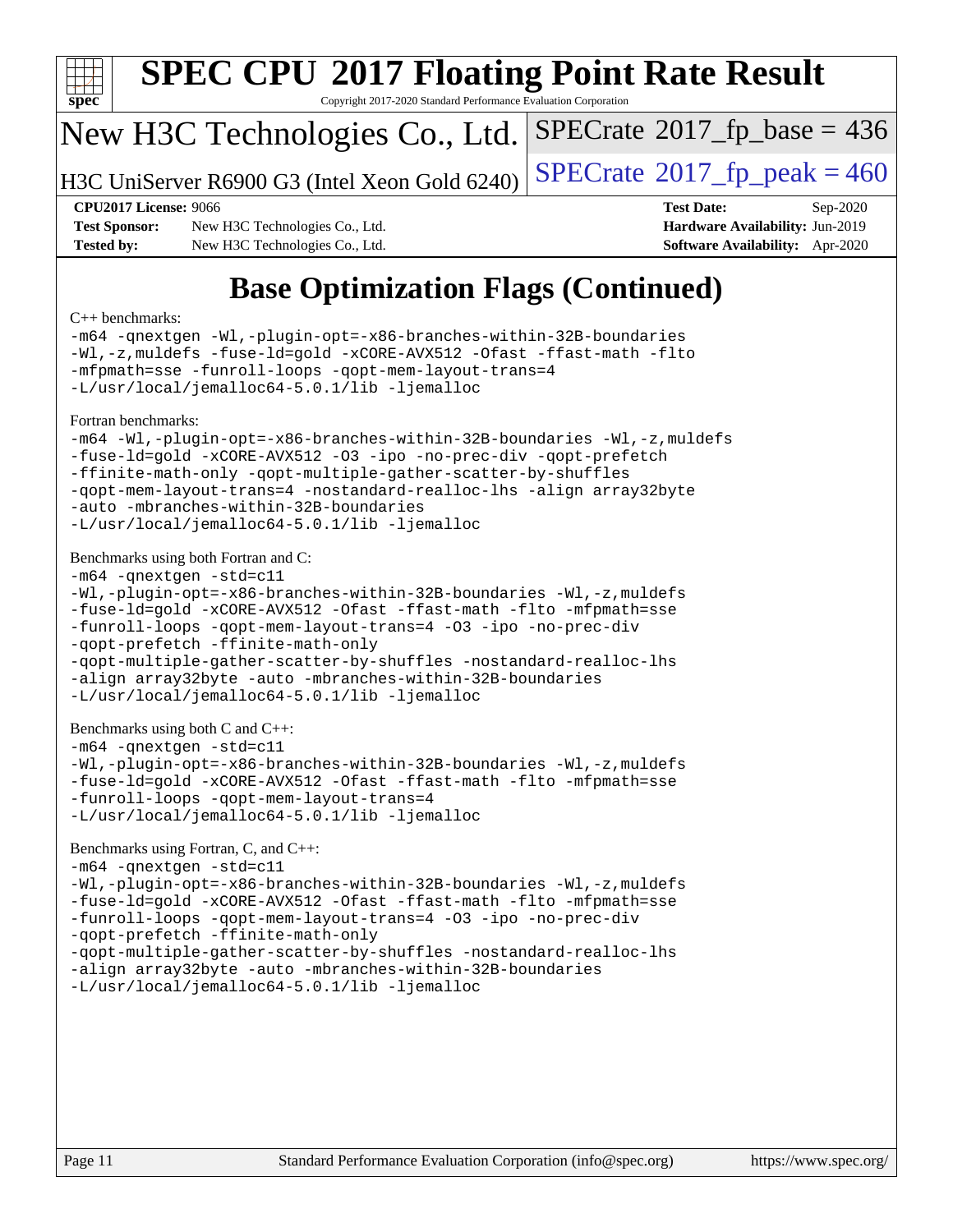| sp<br>e<br>Ľ |  |  |  |  |  |
|--------------|--|--|--|--|--|

Copyright 2017-2020 Standard Performance Evaluation Corporation

## New H3C Technologies Co., Ltd.

H3C UniServer R6900 G3 (Intel Xeon Gold 6240)  $\left|$  [SPECrate](http://www.spec.org/auto/cpu2017/Docs/result-fields.html#SPECrate2017fppeak)®[2017\\_fp\\_peak = 4](http://www.spec.org/auto/cpu2017/Docs/result-fields.html#SPECrate2017fppeak)60

 $SPECTate$ <sup>®</sup>[2017\\_fp\\_base =](http://www.spec.org/auto/cpu2017/Docs/result-fields.html#SPECrate2017fpbase) 436

**[Test Sponsor:](http://www.spec.org/auto/cpu2017/Docs/result-fields.html#TestSponsor)** New H3C Technologies Co., Ltd. **[Hardware Availability:](http://www.spec.org/auto/cpu2017/Docs/result-fields.html#HardwareAvailability)** Jun-2019 **[Tested by:](http://www.spec.org/auto/cpu2017/Docs/result-fields.html#Testedby)** New H3C Technologies Co., Ltd. **[Software Availability:](http://www.spec.org/auto/cpu2017/Docs/result-fields.html#SoftwareAvailability)** Apr-2020

**[CPU2017 License:](http://www.spec.org/auto/cpu2017/Docs/result-fields.html#CPU2017License)** 9066 **[Test Date:](http://www.spec.org/auto/cpu2017/Docs/result-fields.html#TestDate)** Sep-2020

### **[Peak Compiler Invocation](http://www.spec.org/auto/cpu2017/Docs/result-fields.html#PeakCompilerInvocation)**

[C benchmarks](http://www.spec.org/auto/cpu2017/Docs/result-fields.html#Cbenchmarks):

[icc](http://www.spec.org/cpu2017/results/res2020q4/cpu2017-20200927-24041.flags.html#user_CCpeak_intel_icc_66fc1ee009f7361af1fbd72ca7dcefbb700085f36577c54f309893dd4ec40d12360134090235512931783d35fd58c0460139e722d5067c5574d8eaf2b3e37e92)

[C++ benchmarks](http://www.spec.org/auto/cpu2017/Docs/result-fields.html#CXXbenchmarks): [icpc](http://www.spec.org/cpu2017/results/res2020q4/cpu2017-20200927-24041.flags.html#user_CXXpeak_intel_icpc_c510b6838c7f56d33e37e94d029a35b4a7bccf4766a728ee175e80a419847e808290a9b78be685c44ab727ea267ec2f070ec5dc83b407c0218cded6866a35d07)

[Fortran benchmarks:](http://www.spec.org/auto/cpu2017/Docs/result-fields.html#Fortranbenchmarks) [ifort](http://www.spec.org/cpu2017/results/res2020q4/cpu2017-20200927-24041.flags.html#user_FCpeak_intel_ifort_8111460550e3ca792625aed983ce982f94888b8b503583aa7ba2b8303487b4d8a21a13e7191a45c5fd58ff318f48f9492884d4413fa793fd88dd292cad7027ca)

[Benchmarks using both Fortran and C](http://www.spec.org/auto/cpu2017/Docs/result-fields.html#BenchmarksusingbothFortranandC): [ifort](http://www.spec.org/cpu2017/results/res2020q4/cpu2017-20200927-24041.flags.html#user_CC_FCpeak_intel_ifort_8111460550e3ca792625aed983ce982f94888b8b503583aa7ba2b8303487b4d8a21a13e7191a45c5fd58ff318f48f9492884d4413fa793fd88dd292cad7027ca) [icc](http://www.spec.org/cpu2017/results/res2020q4/cpu2017-20200927-24041.flags.html#user_CC_FCpeak_intel_icc_66fc1ee009f7361af1fbd72ca7dcefbb700085f36577c54f309893dd4ec40d12360134090235512931783d35fd58c0460139e722d5067c5574d8eaf2b3e37e92)

[Benchmarks using both C and C++:](http://www.spec.org/auto/cpu2017/Docs/result-fields.html#BenchmarksusingbothCandCXX) [icpc](http://www.spec.org/cpu2017/results/res2020q4/cpu2017-20200927-24041.flags.html#user_CC_CXXpeak_intel_icpc_c510b6838c7f56d33e37e94d029a35b4a7bccf4766a728ee175e80a419847e808290a9b78be685c44ab727ea267ec2f070ec5dc83b407c0218cded6866a35d07) [icc](http://www.spec.org/cpu2017/results/res2020q4/cpu2017-20200927-24041.flags.html#user_CC_CXXpeak_intel_icc_66fc1ee009f7361af1fbd72ca7dcefbb700085f36577c54f309893dd4ec40d12360134090235512931783d35fd58c0460139e722d5067c5574d8eaf2b3e37e92)

[Benchmarks using Fortran, C, and C++](http://www.spec.org/auto/cpu2017/Docs/result-fields.html#BenchmarksusingFortranCandCXX): [icpc](http://www.spec.org/cpu2017/results/res2020q4/cpu2017-20200927-24041.flags.html#user_CC_CXX_FCpeak_intel_icpc_c510b6838c7f56d33e37e94d029a35b4a7bccf4766a728ee175e80a419847e808290a9b78be685c44ab727ea267ec2f070ec5dc83b407c0218cded6866a35d07) [icc](http://www.spec.org/cpu2017/results/res2020q4/cpu2017-20200927-24041.flags.html#user_CC_CXX_FCpeak_intel_icc_66fc1ee009f7361af1fbd72ca7dcefbb700085f36577c54f309893dd4ec40d12360134090235512931783d35fd58c0460139e722d5067c5574d8eaf2b3e37e92) [ifort](http://www.spec.org/cpu2017/results/res2020q4/cpu2017-20200927-24041.flags.html#user_CC_CXX_FCpeak_intel_ifort_8111460550e3ca792625aed983ce982f94888b8b503583aa7ba2b8303487b4d8a21a13e7191a45c5fd58ff318f48f9492884d4413fa793fd88dd292cad7027ca)

#### **[Peak Portability Flags](http://www.spec.org/auto/cpu2017/Docs/result-fields.html#PeakPortabilityFlags)**

Same as Base Portability Flags

### **[Peak Optimization Flags](http://www.spec.org/auto/cpu2017/Docs/result-fields.html#PeakOptimizationFlags)**

[C benchmarks](http://www.spec.org/auto/cpu2017/Docs/result-fields.html#Cbenchmarks):

519.lbm\_r: basepeak = yes

538.imagick\_r: basepeak = yes

 $544$ .nab\_r: basepeak = yes

[C++ benchmarks:](http://www.spec.org/auto/cpu2017/Docs/result-fields.html#CXXbenchmarks)

508.namd\_r: basepeak = yes

 510.parest\_r: [-m64](http://www.spec.org/cpu2017/results/res2020q4/cpu2017-20200927-24041.flags.html#user_peakCXXLD510_parest_r_m64-icc) [-qnextgen](http://www.spec.org/cpu2017/results/res2020q4/cpu2017-20200927-24041.flags.html#user_peakCXXLD510_parest_r_f-qnextgen) [-Wl,-plugin-opt=-x86-branches-within-32B-boundaries](http://www.spec.org/cpu2017/results/res2020q4/cpu2017-20200927-24041.flags.html#user_peakLDFLAGS510_parest_r_f-x86-branches-within-32B-boundaries_0098b4e4317ae60947b7b728078a624952a08ac37a3c797dfb4ffeb399e0c61a9dd0f2f44ce917e9361fb9076ccb15e7824594512dd315205382d84209e912f3) [-Wl,-z,muldefs](http://www.spec.org/cpu2017/results/res2020q4/cpu2017-20200927-24041.flags.html#user_peakEXTRA_LDFLAGS510_parest_r_link_force_multiple1_b4cbdb97b34bdee9ceefcfe54f4c8ea74255f0b02a4b23e853cdb0e18eb4525ac79b5a88067c842dd0ee6996c24547a27a4b99331201badda8798ef8a743f577) [-fuse-ld=gold](http://www.spec.org/cpu2017/results/res2020q4/cpu2017-20200927-24041.flags.html#user_peakEXTRA_LDFLAGS510_parest_r_f-fuse-ld_920b3586e2b8c6e0748b9c84fa9b744736ba725a32cab14ad8f3d4ad28eecb2f59d1144823d2e17006539a88734fe1fc08fc3035f7676166309105a78aaabc32) [-xCORE-AVX512](http://www.spec.org/cpu2017/results/res2020q4/cpu2017-20200927-24041.flags.html#user_peakCXXOPTIMIZE510_parest_r_f-xCORE-AVX512) [-Ofast](http://www.spec.org/cpu2017/results/res2020q4/cpu2017-20200927-24041.flags.html#user_peakCXXOPTIMIZE510_parest_r_f-Ofast) [-ffast-math](http://www.spec.org/cpu2017/results/res2020q4/cpu2017-20200927-24041.flags.html#user_peakCXXOPTIMIZE510_parest_r_f-ffast-math) [-flto](http://www.spec.org/cpu2017/results/res2020q4/cpu2017-20200927-24041.flags.html#user_peakCXXOPTIMIZE510_parest_r_f-flto) [-mfpmath=sse](http://www.spec.org/cpu2017/results/res2020q4/cpu2017-20200927-24041.flags.html#user_peakCXXOPTIMIZE510_parest_r_f-mfpmath_70eb8fac26bde974f8ab713bc9086c5621c0b8d2f6c86f38af0bd7062540daf19db5f3a066d8c6684be05d84c9b6322eb3b5be6619d967835195b93d6c02afa1) [-funroll-loops](http://www.spec.org/cpu2017/results/res2020q4/cpu2017-20200927-24041.flags.html#user_peakCXXOPTIMIZE510_parest_r_f-funroll-loops) [-qopt-mem-layout-trans=4](http://www.spec.org/cpu2017/results/res2020q4/cpu2017-20200927-24041.flags.html#user_peakCXXOPTIMIZE510_parest_r_f-qopt-mem-layout-trans_fa39e755916c150a61361b7846f310bcdf6f04e385ef281cadf3647acec3f0ae266d1a1d22d972a7087a248fd4e6ca390a3634700869573d231a252c784941a8) [-L/usr/local/jemalloc64-5.0.1/lib](http://www.spec.org/cpu2017/results/res2020q4/cpu2017-20200927-24041.flags.html#user_peakEXTRA_LIBS510_parest_r_jemalloc_link_path64_1_cc289568b1a6c0fd3b62c91b824c27fcb5af5e8098e6ad028160d21144ef1b8aef3170d2acf0bee98a8da324cfe4f67d0a3d0c4cc4673d993d694dc2a0df248b) [-ljemalloc](http://www.spec.org/cpu2017/results/res2020q4/cpu2017-20200927-24041.flags.html#user_peakEXTRA_LIBS510_parest_r_jemalloc_link_lib_d1249b907c500fa1c0672f44f562e3d0f79738ae9e3c4a9c376d49f265a04b9c99b167ecedbf6711b3085be911c67ff61f150a17b3472be731631ba4d0471706)

**(Continued on next page)**

Page 12 Standard Performance Evaluation Corporation [\(info@spec.org\)](mailto:info@spec.org) <https://www.spec.org/>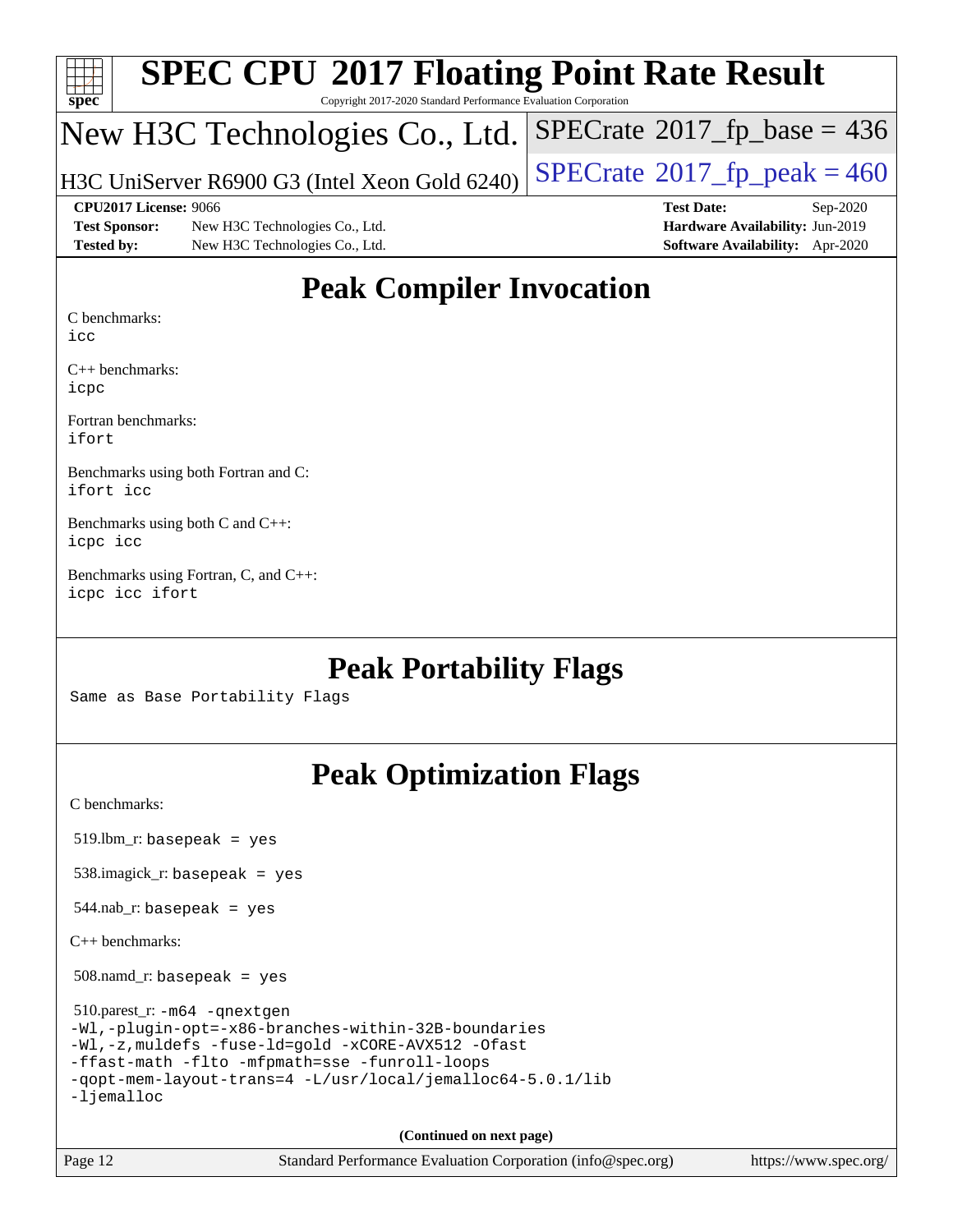| <b>SPEC CPU®2017 Floating Point Rate Result</b><br>Copyright 2017-2020 Standard Performance Evaluation Corporation                                                                                                                                                                                                                                                                            |                                                                                                     |  |  |  |  |  |  |
|-----------------------------------------------------------------------------------------------------------------------------------------------------------------------------------------------------------------------------------------------------------------------------------------------------------------------------------------------------------------------------------------------|-----------------------------------------------------------------------------------------------------|--|--|--|--|--|--|
| Spec<br>New H3C Technologies Co., Ltd.                                                                                                                                                                                                                                                                                                                                                        | $SPECrate^{\circ}2017$ _fp_base = 436                                                               |  |  |  |  |  |  |
| H3C UniServer R6900 G3 (Intel Xeon Gold 6240)                                                                                                                                                                                                                                                                                                                                                 | $SPECTate^{\circ}2017$ _fp_peak = 460                                                               |  |  |  |  |  |  |
| <b>CPU2017 License: 9066</b><br><b>Test Sponsor:</b><br>New H3C Technologies Co., Ltd.<br><b>Tested by:</b><br>New H3C Technologies Co., Ltd.                                                                                                                                                                                                                                                 | <b>Test Date:</b><br>Sep-2020<br>Hardware Availability: Jun-2019<br>Software Availability: Apr-2020 |  |  |  |  |  |  |
| <b>Peak Optimization Flags (Continued)</b>                                                                                                                                                                                                                                                                                                                                                    |                                                                                                     |  |  |  |  |  |  |
| Fortran benchmarks:                                                                                                                                                                                                                                                                                                                                                                           |                                                                                                     |  |  |  |  |  |  |
| 503.bwaves_r:-m64 -Wl,-plugin-opt=-x86-branches-within-32B-boundaries<br>-Wl,-z, muldefs -fuse-ld=gold -xCORE-AVX512 -03 -ipo<br>-no-prec-div -qopt-prefetch -ffinite-math-only<br>-qopt-multiple-gather-scatter-by-shuffles<br>-qopt-mem-layout-trans=4 -nostandard-realloc-lhs<br>-align array32byte -auto -mbranches-within-32B-boundaries<br>-L/usr/local/jemalloc64-5.0.1/lib -ljemalloc |                                                                                                     |  |  |  |  |  |  |
| $549$ .fotonik $3d$ <sub>r</sub> : basepeak = yes                                                                                                                                                                                                                                                                                                                                             |                                                                                                     |  |  |  |  |  |  |
| 554.roms_r: Same as 503.bwaves_r                                                                                                                                                                                                                                                                                                                                                              |                                                                                                     |  |  |  |  |  |  |
| Benchmarks using both Fortran and C:                                                                                                                                                                                                                                                                                                                                                          |                                                                                                     |  |  |  |  |  |  |
| 521.wrf_r: -prof-gen(pass 1) -prof-use(pass 2) -xCORE-AVX512 -03<br>-ipo -no-prec-div -qopt-prefetch -ffinite-math-only<br>-gopt-multiple-gather-scatter-by-shuffles<br>-qopt-mem-layout-trans=4 -mbranches-within-32B-boundaries<br>-nostandard-realloc-lhs -align array32byte -auto<br>-L/usr/local/jemalloc64-5.0.1/lib -ljemalloc                                                         |                                                                                                     |  |  |  |  |  |  |
| $527.cam4_r$ : basepeak = yes                                                                                                                                                                                                                                                                                                                                                                 |                                                                                                     |  |  |  |  |  |  |
| Benchmarks using both C and C++:                                                                                                                                                                                                                                                                                                                                                              |                                                                                                     |  |  |  |  |  |  |
| $511.$ povray_r: -prof-gen(pass 1) -prof-use(pass 2) -xCORE-AVX512 -03<br>-ipo -no-prec-div -qopt-prefetch -ffinite-math-only<br>-qopt-multiple-gather-scatter-by-shuffles<br>-qopt-mem-layout-trans=4 -mbranches-within-32B-boundaries<br>-L/usr/local/jemalloc64-5.0.1/lib -ljemalloc                                                                                                       |                                                                                                     |  |  |  |  |  |  |
| $526.$ blender_r: basepeak = yes                                                                                                                                                                                                                                                                                                                                                              |                                                                                                     |  |  |  |  |  |  |
| Benchmarks using Fortran, C, and C++:                                                                                                                                                                                                                                                                                                                                                         |                                                                                                     |  |  |  |  |  |  |
| $507.cactuBSSN_r$ : basepeak = yes                                                                                                                                                                                                                                                                                                                                                            |                                                                                                     |  |  |  |  |  |  |
| The flags files that were used to format this result can be browsed at<br>http://www.spec.org/cpu2017/flags/Intel-ic19.1u1-official-linux64_revA.html<br>http://www.spec.org/cpu2017/flags/New_H3C-Platform-Settings-V1.4-CLX-RevB.html                                                                                                                                                       |                                                                                                     |  |  |  |  |  |  |